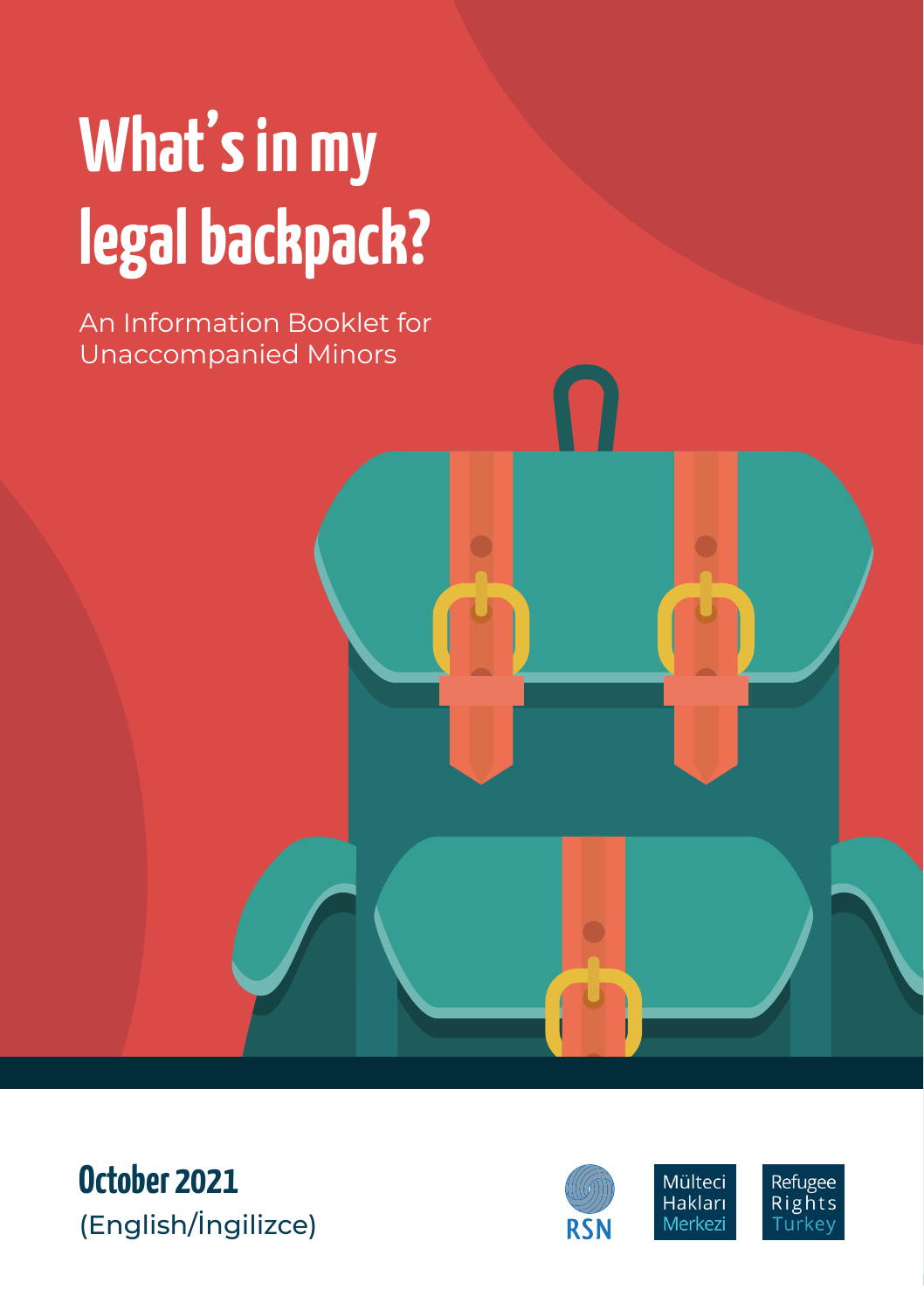## **Table of Contents**

| I am under 18 years old and alone in Turkey. What are my<br>rights as a foreign child?                                          | 5  |
|---------------------------------------------------------------------------------------------------------------------------------|----|
| How can I access protection in Turkey as an<br>unaccompanied minor?                                                             | 7  |
| I do not have any identity documents with me showing<br>my age. In this case, how will I prove my age and that I<br>am a minor? | 9  |
| What is an age assessment? How is it done?                                                                                      | 11 |
| My age has been identified as older than my real age. Is<br>there anything I can do about this?                                 | 13 |
| Which agency provides me protection?<br>Do I have to pay for anything?                                                          | 15 |
| What kind of a place will I stay at? Are there going to be<br>people taking care of my needs?                                   | 17 |
| I have siblings under 18. Are we going to stay together or<br>at different facilities?                                          | 19 |
| I am an unaccompanied minor, but I do not want to stay<br>at a facility. Can I live alone?                                      | 21 |
| I am under protection at a facility. How long will I stay<br>here?                                                              | 23 |
| Which rights and services will I benefit from while<br>staying at the facility?                                                 | 25 |
| Are there certain rules I am expected to follow while<br>staying at the facility?                                               | 27 |
| I was staying at a facility but I left without permission. Is<br>it possible for me to return?                                  | 29 |

| Am I allowed to work while staying at the facility?                                                                                     | <b>31</b> |
|-----------------------------------------------------------------------------------------------------------------------------------------|-----------|
| I want to submit a family reunification application to be<br>reunited with my family members living elsewhere.<br>What do I need to do? | 33        |
| Can I continue my education while staying at a facility?                                                                                | 35        |
| Can I study at a university in Turkey?                                                                                                  | 37        |
| I fear going back to my country of origin. Is it possible for<br>me to seek asylum in Turkey?                                           | 39        |
| What rights do protection seekers have in Turkey?                                                                                       | 41        |
| What happens if I submit my asylum application after I<br><b>turn 18?</b>                                                               | 43        |
| I am about to turn 18. What should I expect about post-18<br>life?                                                                      | 45        |
| Is it possible for me to register with the United Nations<br>Refugee Agency (UNHCR)? Should I get registered with<br>them?              | 46        |
| What does RRT do? What kind of assistance can I get<br>from Refugee Rights Turkey as an unaccompanied<br>minor?                         | 47        |
|                                                                                                                                         |           |

*This resource is produced by Refugee Rights Turkey (RRT) in the context of a project partnership with US-based Refugee Solidarity Network (RSN). The information presented here is for informational purposes only.*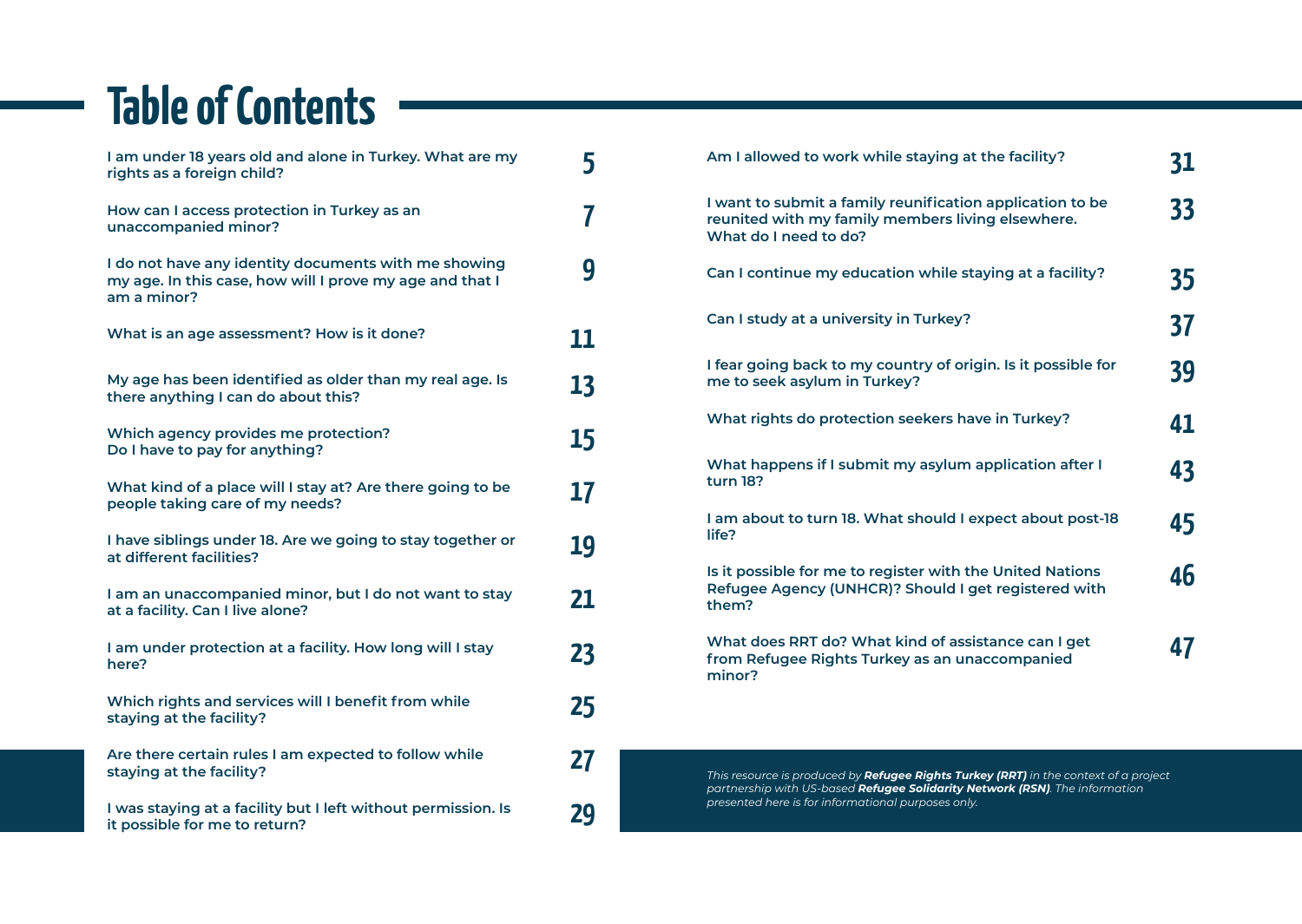

#### **I am under 18 years old and alone in Turkey. What are my rights as a foreign child?**

Everyone under 18 years of age is considered to be a child in Turkey. This means that everyone under 18 years old can enjoy the rights and services granted to "children" in relevant Turkish laws. Where you see the word "child" or "minor" in this information, this refers to everyone under the age of 18.

If a child has arrived in Turkey without their mother, father, or other adult caregiver or relative; or lost contact with them after coming to Turkey, they are referred to as an "unaccompanied child" or "unaccompanied minor". All children, regardless of their nationality, religion, gender, or any other characteristic, can benefit from the rights and services offered to children in Turkey.

The Ministry of Family and Social Services (in Turkish: *Aile ve Sosyal Hizmetler Bakanlığı*) is the official body responsible for the protection of children in Turkey. When children are identified to be unaccompanied, they are accommodated at facilities suitable for their age and gender which are operated by the Ministry of Family and Social Services. They can stay at these shelters until they turn 18. Children living in shelters have their basic needs such as food, health, education, and clothing, provided for free at these facilities. These facilities are officially referred to as Child Support Centers (in Turkish: *Çocuk Destek Merkezleri*), but are also frequently referred to as "facilities", "centers" and "dormitories".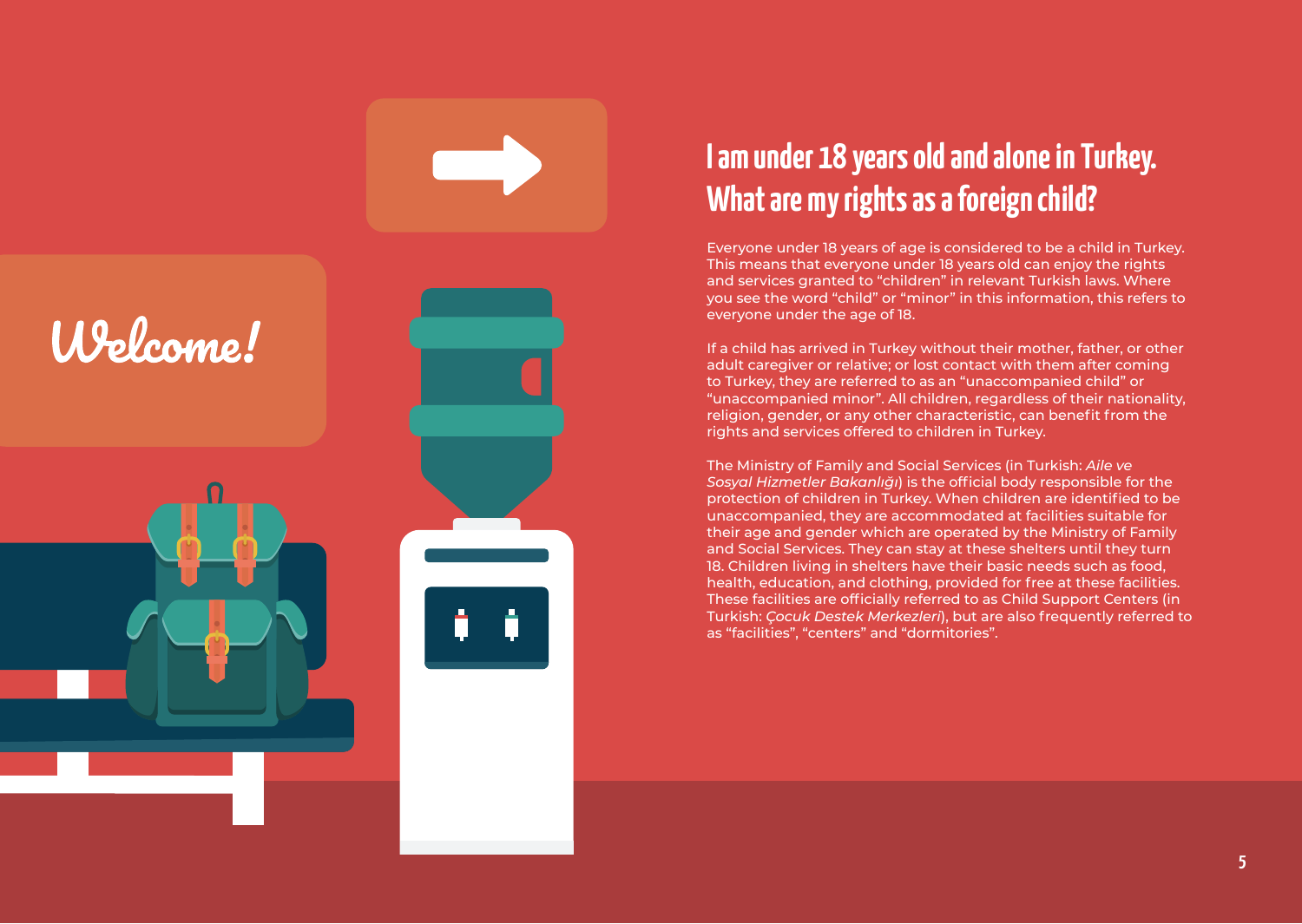

#### **How can I access protection in Turkey as an unaccompanied minor?**

If you are an unaccompanied minor and want to access protection in Turkey, firstly, your age as well as your status (whether or not you are accompanied or unaccompanied) must be identified.

The procedures for identifying whether or not you are an unaccompanied minor are carried out by police officers specialized in working with children once relevant government officials or the staff of non-governmental organizations have brought you to their attention. Police officers undertake the identification of your age based on a review of your documents, such as your passport, identity document(s), and your birth certificate. To understand if you are considered accompanied or unaccompanied, police officers will ask you several questions regarding your family's whereabouts, how and when you became separated from them, and the police officers record this information. If there is no doubt about whether or not you are in fact under 18 years old and are unaccompanied, then police officers will accompany you through several medical tests, including a test to assess whether you have any contagious diseases. At the end of these procedures, you will be taken to a facility suitable for your age and gender.

An age assessment may be considered necessary by the police if you do not have any documents to prove your age or if authorities believe you look older than 18 or if, for some reason, you had been previously registered by Turkish authorities as being older than 18.

These police officers trained in working with children will then accompany you to a public hospital for the age assessment. All aspects of these identification procedures are free-of-charge: you do not have to pay for anything.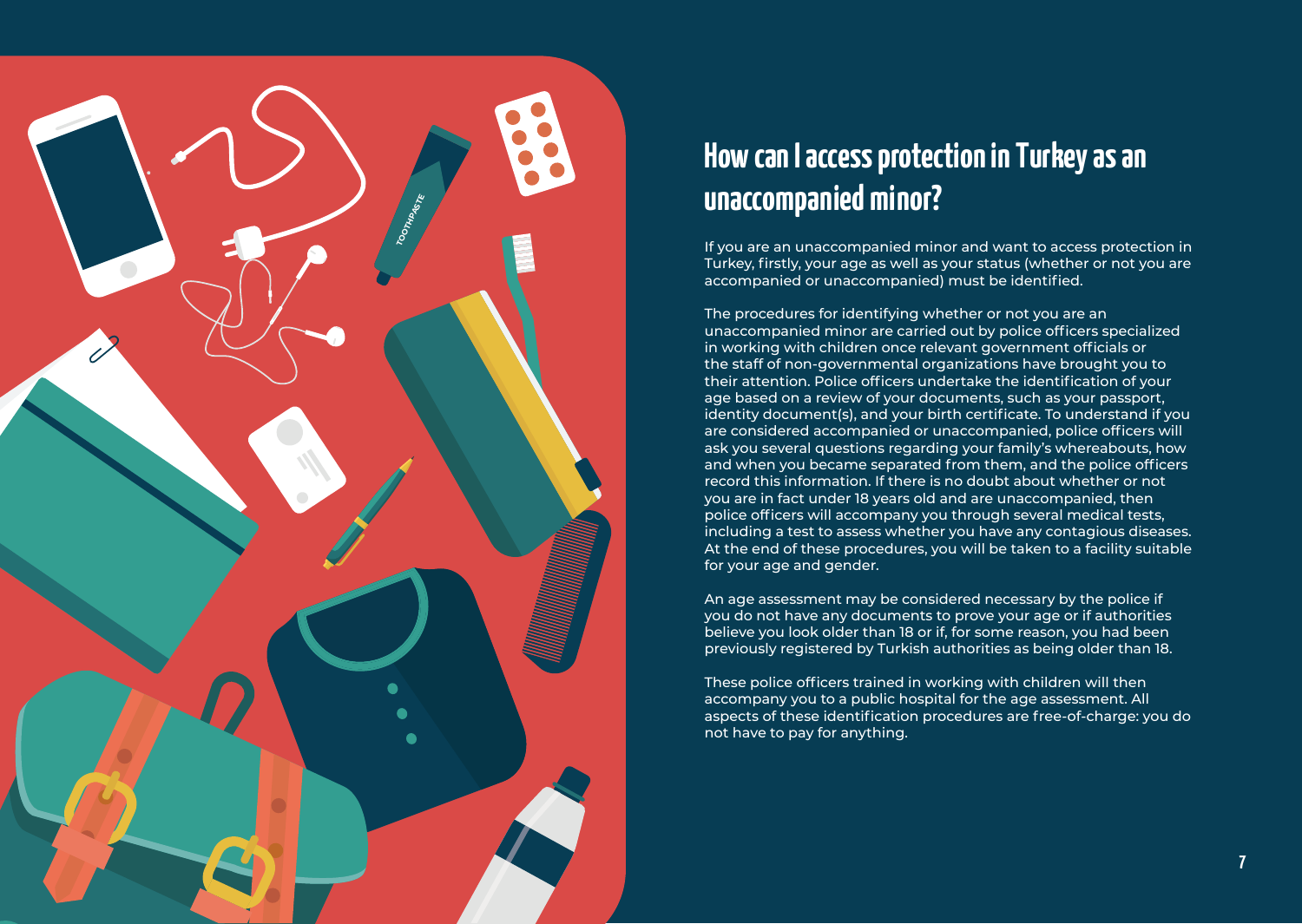#### **I do not have any identity documents with me showing my age. In this case, how will I prove my age and that I am a minor?**

All the official documents that you have brought with you, such as your identity document(s), a birth certificate, passport, education records from before, or any document showing your age are of key importance to identifying you as a minor. Even if the you were not able to bring these documents with you to Turkey, it would be still useful for identification procedures, if possible, to obtain the original copies or the photos of these documents from family members or relatives.

An age assessment will be carried out if you cannot present any identity document showing your age, or when if your physical appearance causes authorities to believe you may possibly be 18 or older.

**9**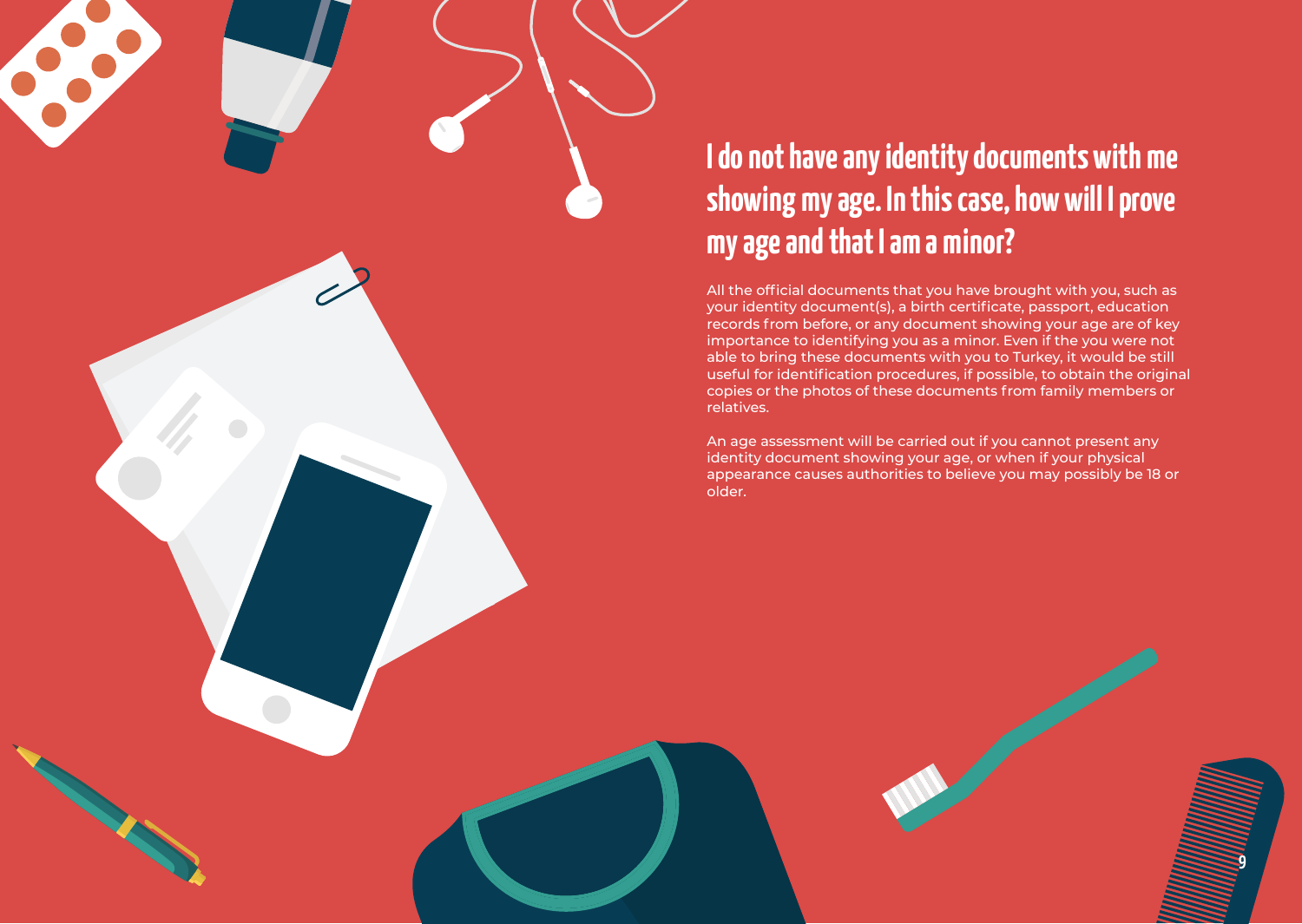

#### **What is an age assessment? How is it done?**

An age assessment is a medical examination used to identify your age in the case that you do not have an official document, such as a passport or identity document, showing your age, or if there is a doubt as to whether or not you are providing accurate information regarding your age. This assessment is made by a doctor or a board of doctors working at a hospital.

The human body, especially your bone and tooth development and the changes that occur during puberty, help doctors to identify your biological age. The most common method by which age assessment are carried out for minors in Turkey relies on the assessment of bone development looking at an x-ray of your wrist bone. Both the physical examination and the tests, including taking x-rays, are carried out gently and in a way that will not be physically or psychologically painful or harmful to you. The doctor examining you and assessing your age should inform you about the purpose of the age assessment and the methods being applied.

A police officer trained in working with children and, if needed, an interpreter, will accompany you throughout the age assessment procedure. All stages of the identification process are free-of-charge: you do not have to pay for anything.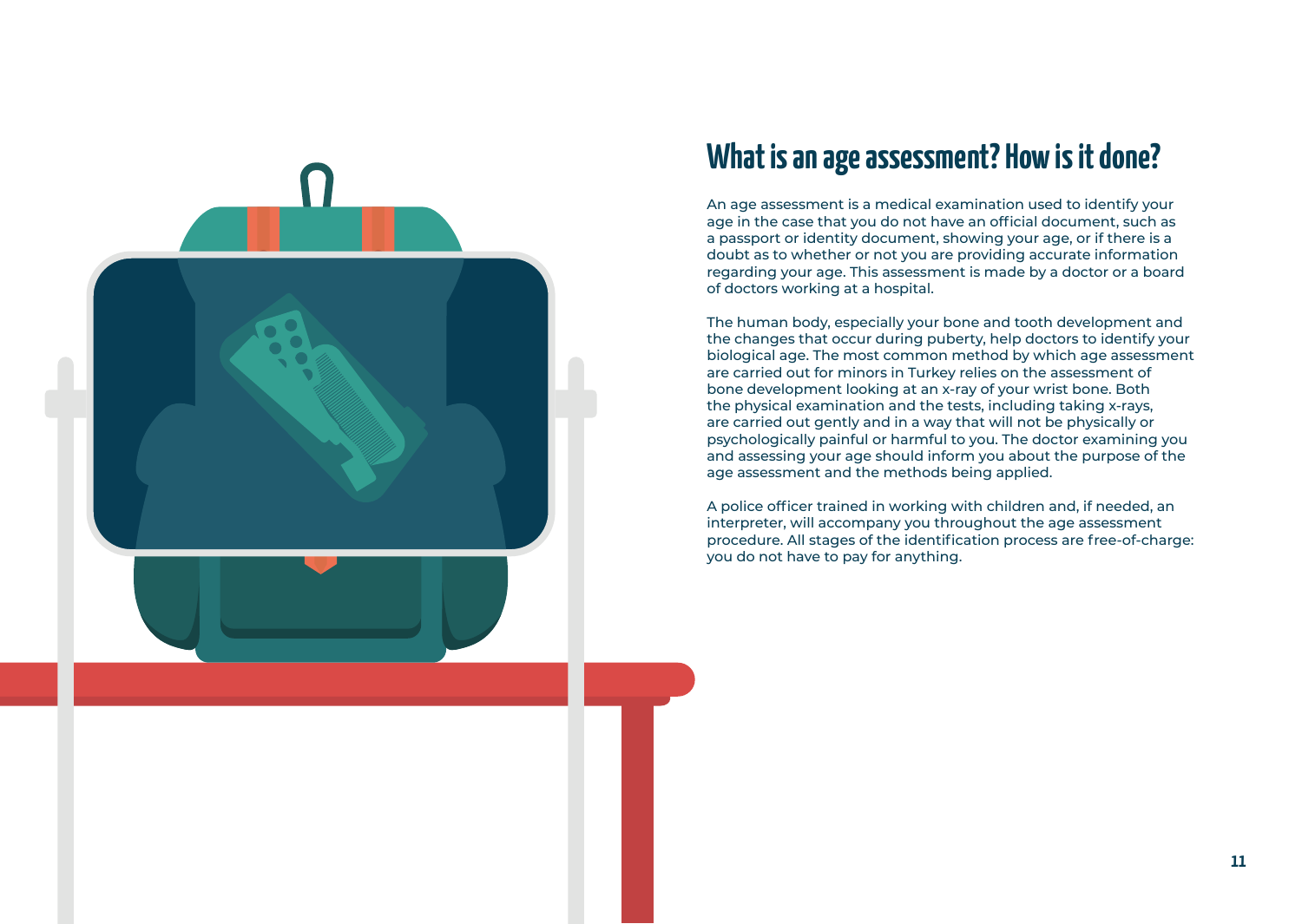

#### **My age has been identified as older than my real age. Is there anything I can do about this?**

It can be difficult to properly identify a person's age through the age assessment process, and for this reason, the results you receive may sometimes be mistaken. The human body's development can take place at a different pace in different countries based on climate, the available foods, and genetic factors. Age assessments should take all of these factors into consideration, but there is still a need for greater research on their impacts. In addition, sometimes the age assessment only estimates the age range of a minor such as "between 15 and 17 years old", rather than 16 years old and 5 months. In this case, your age may be registered differently, depending on the final assessment of the doctor.

It is possible to raise an objection to the results of an age assessment. In this case, you may approach the hospital where the initial age assessment was completed, or you may have an alternative test completed at the forensic department of another medical facility specialized in age assessments. In forensic medical departments, an age assessment is made based not only on bone development but also based on the assessment of the body as a whole. When challenging the results of an initial age assessment, it is helpful to obtain a test based on this kind of more comprehensive assessment. You should then present the results of these alternative tests to the Provincial Directorate of Migration Management, or to a court. It is important to consult with and be assisted by a lawyer in this type of case. Refugee Rights Turkey can give you advice about these procedures and help you with the appeal process.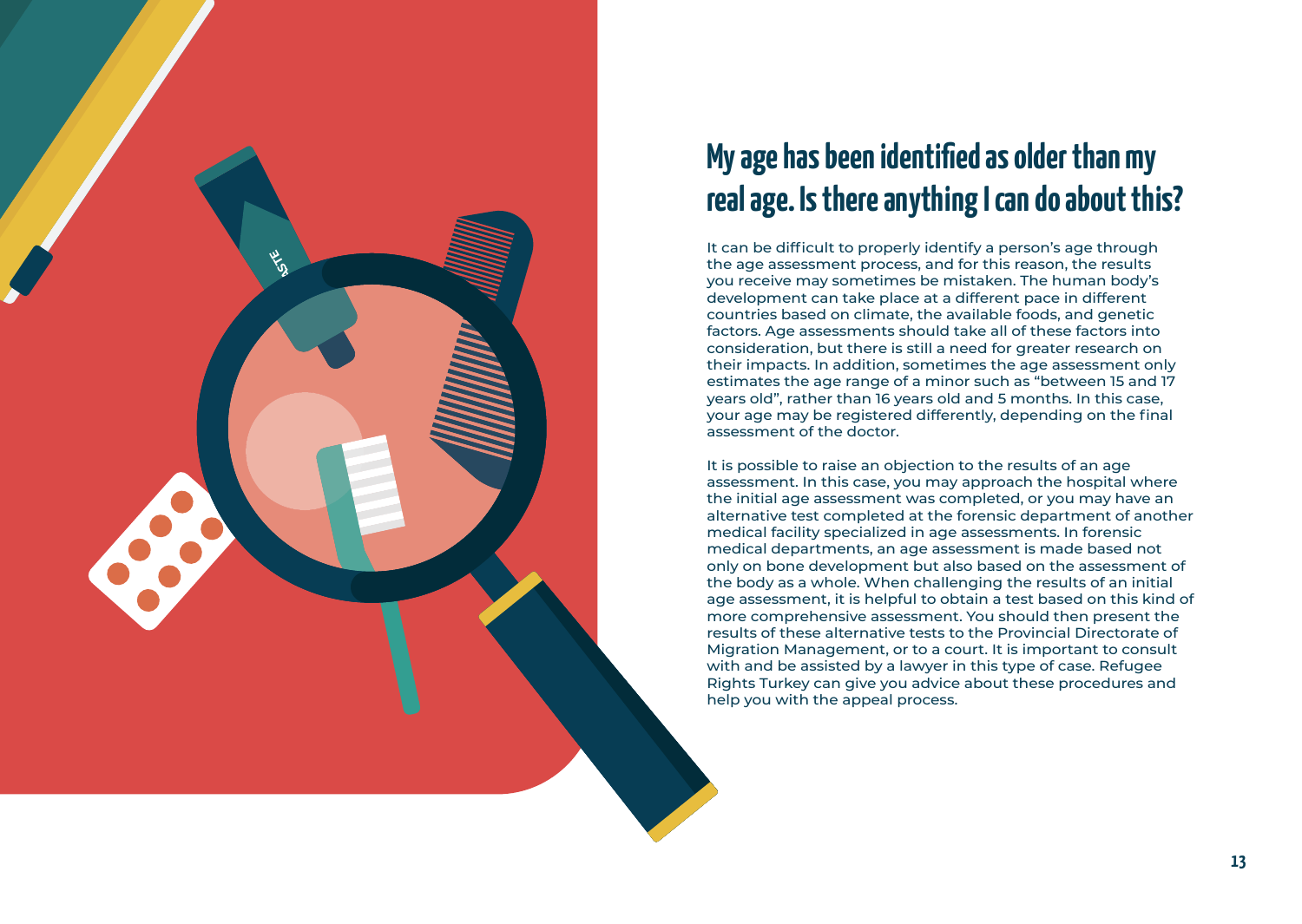## **Which agency provides me protection? Do I have to pay for anything?**

The Turkish state provides protection for unaccompanied minors in Turkey. The Ministry of Family and Social Services (in Turkish: *Aile ve Sosyal Hizmetler Bakanlığı*) is the state agency responsible for the protection of individuals under 18 years old. Officials working at facilities where unaccompanied minors are accommodated under the Ministry of Family and Services coordinate minors' access to their rights, including the right to accommodation, as part of their professional responsibilities. All services provided for unaccompanied minors, throughout the identification process as well as following placement at a facility, are free-of-charge.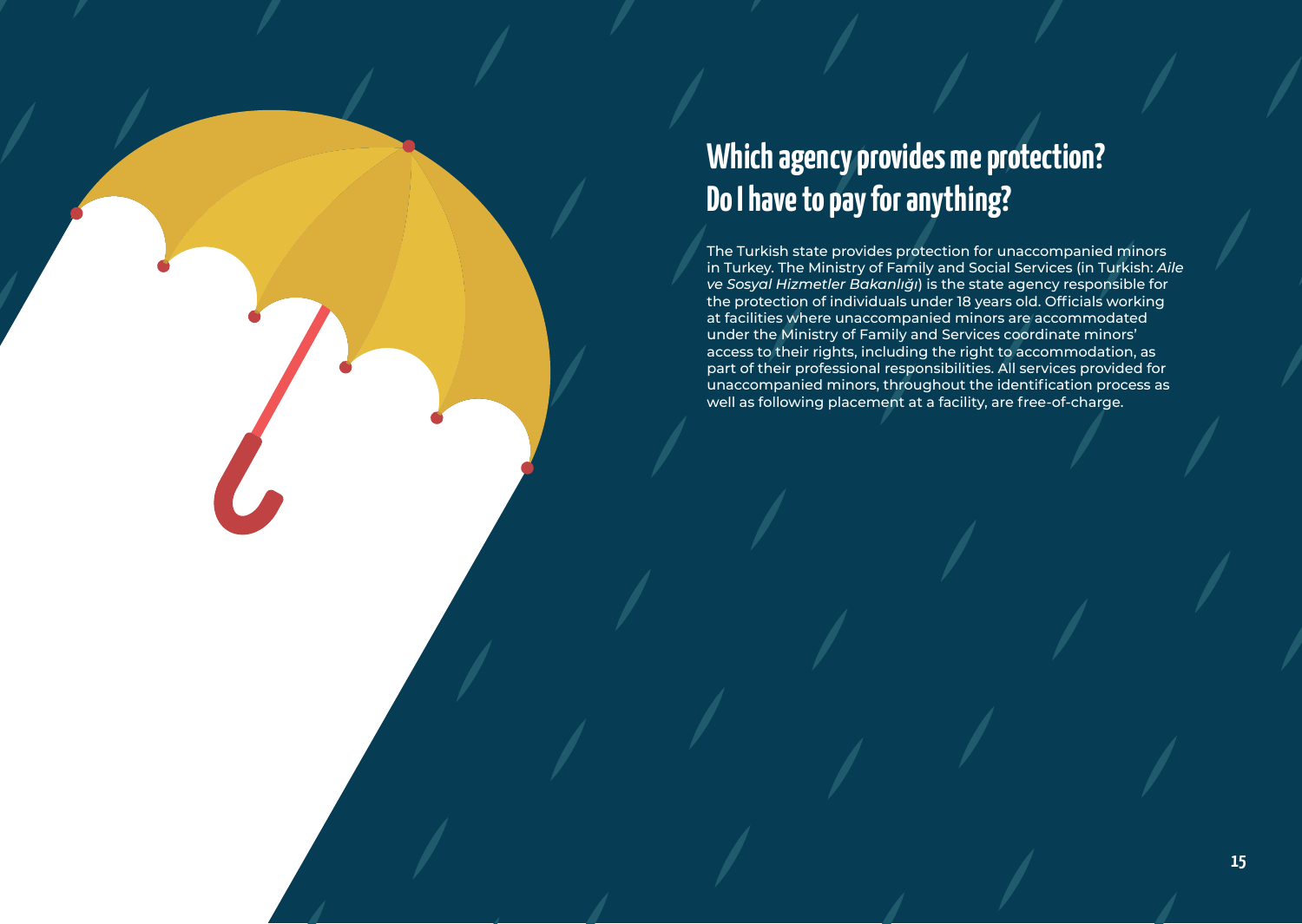

#### **What kind of a place will I stay at? Are there going to be people taking care of my needs?**

Unaccompanied minors under institutional care stay at facilities operated by the Ministry of Family and Social Services. Babies and children aged 0-7 may stay together. If you are between 8- and 17-years old, you will stay at designated facilities according to your age and gender. 8-to-12-year-old boys and girls stay at a certain facility, whereas boys ages 13 to 17 and girls ages 13 to 17 stay at separate facilities.

In provinces such as Istanbul, where a high number of unaccompanied minors are identified on a regular basis, you may first be asked to stay at a temporary facility for a few weeks, before being transferred to the facility where you will stay until you turn 18. Usually, you will stay at designated facilities with along with other minors from different nationalities. It is also possible to be placed at mixed facilities along with Turkish minors under institutional care, often because of some special conditions or issues regarding facility capacity.

Each facility has a certain capacity, for instance, on average 20 to 40 minors can stay at a single facility. However, the capacity and physical conditions of facilities can vary.

Each minor staying at a facility has a "counsellor" who is responsible for them. Your counsellor is an official who works at the facility as a psychologist or teacher. It is expected that you primarily share your needs, any challenges faced at the facility or other types of concerns with your counsellor. You will be informed of who your assigned counsellor is when you are placed at a facility, and usually this counsellor will also inform you about the facility's rules and other important information. Apart from your counsellor, you can also consult with other adults working at the facility including teachers, officials, nurses, cleaning and kitchen attendants, and the facility's administrators.

The facilities where you and other unaccompanied minors stay at are places which are suitable for your age and gender, and where your basic needs are provided for. These places are designed to support you and your peers' physical and psychological development while staying there. These facilities are not meant to feel like a type of restriction or punishment; on the contrary, they are meant to provide you with protection and support.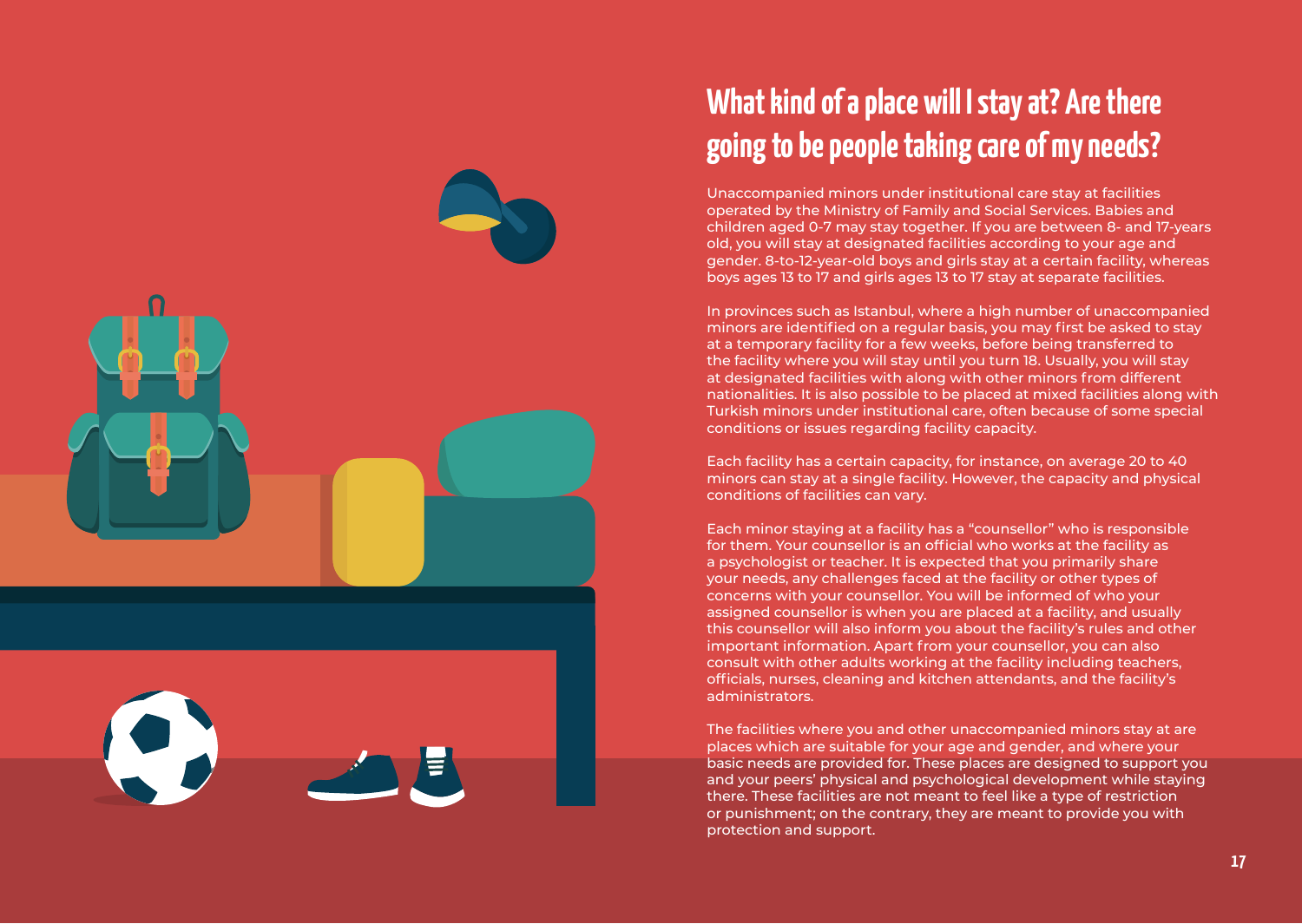

# **START START START START START START START START START START START START START START START START ST**

#### **I have siblings under 18. Are we going to stay together or at different facilities?**

If you have unaccompanied minor siblings, the Ministry of Family and Social Services makes an assessment based on the age and gender of yourself and all your siblings. It is the Ministry's preference to accommodate siblings at the same facility, if possible.

As mentioned above, while female and male babies and toddlers aged 0-7 can stay together in the same facility, girls and boys aged 8-12 and 13-17 stay at different facilities suitable for their age and gender. If the age and gender of yourself and your siblings allow for it, you can stay together. If it is not possible for to stay at the same facility together with your siblings, then you will be accommodated at facilities close to another or in the same province, so that you can see each other on a regular basis.

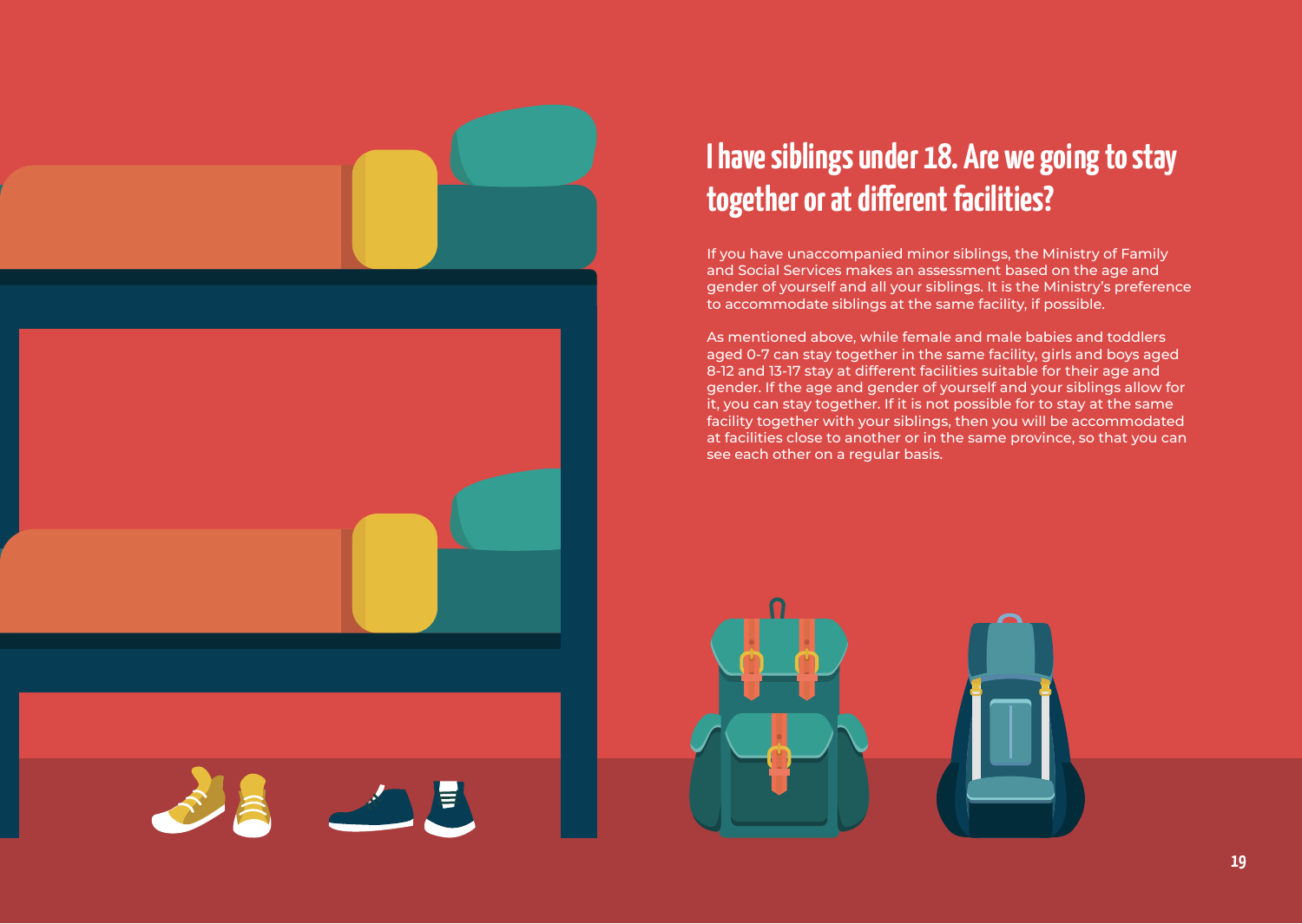

#### **I am an unaccompanied minor, but I do not want to stay at a facility. Can I live alone?**

According to Turkish law, if you are understood to be an unaccompanied child, meaning that you are younger than 18 and that you have no family member(s) accompanying you, then you must be taken under state protection. Accordingly, if this is your case then you will be taken under the state's care at a state facility, as explained above.

Alternatively, you may stay with a family member or relative, if you have any in Turkey, or with a foster family. In all these scenarios (staying at a facility, with a relative, or with a foster family), the authorities will need to make an assessment in consideration of your best interest as a child. If you request to live with a relative or family member in Turkey, the Ministry of Family and Social Services makes an assessment regarding your request, and examines the living conditions of your relative in order to understand whether this family member/relative can take care of you. You can stay with your family member or relative only after the Ministry has approved your request. It is not possible for an unaccompanied minor to live alone; you will either be taken under the care of a facility, placed with a foster family, or where applicable, with your own family member.



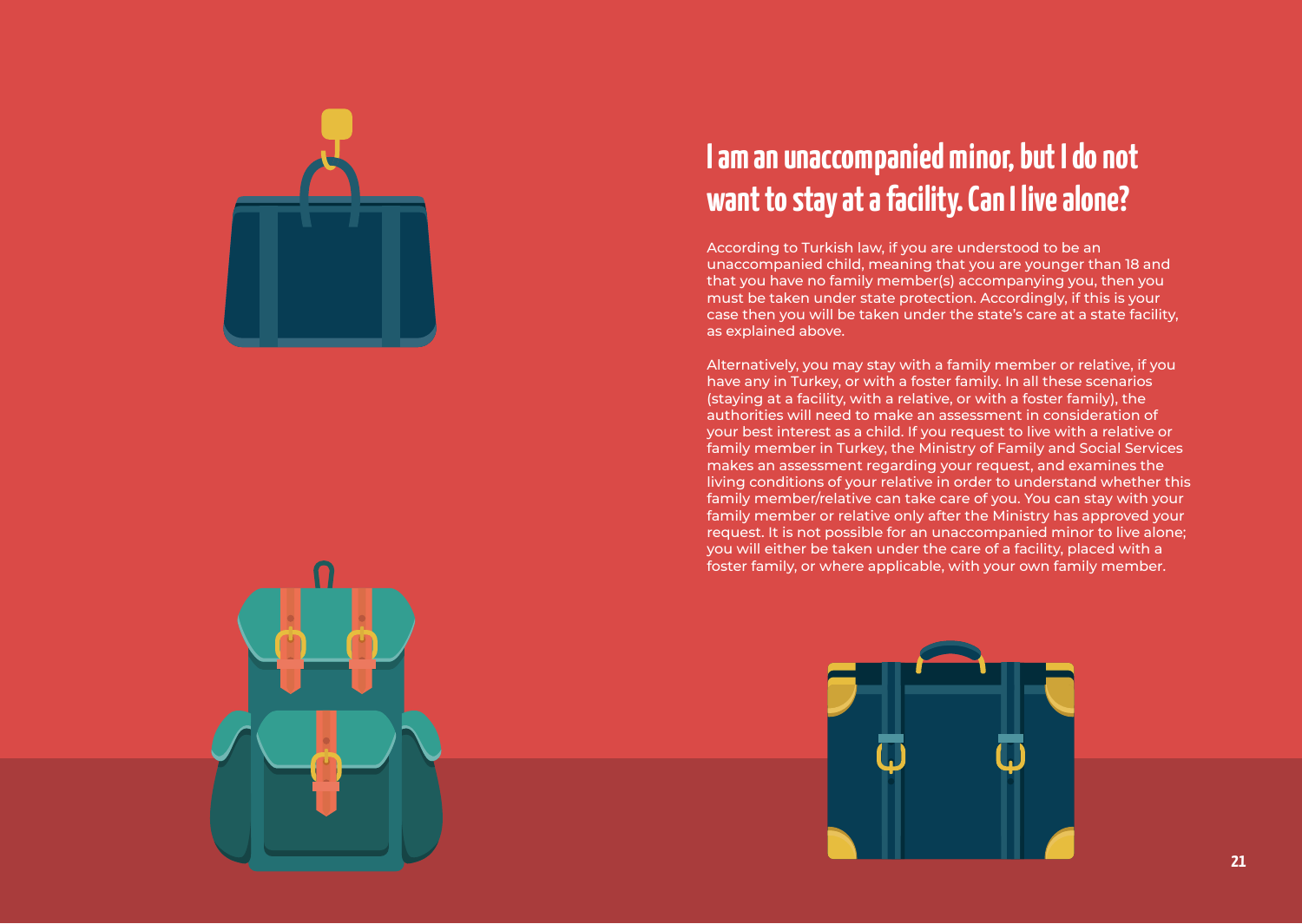

#### **I am under protection at a facility. How long will I stay here?**

As an unaccompanied minor, you can stay at Ministry of Family and Social Services facilities until you turn 18. You are expected to leave the facility following your 18th birthday. In Turkey, individuals 18 and older are considered to be adults and, as per current practices, adult asylum seekers are expected to take care of their own accommodation. In other words, adult asylum seekers rent a house or apartment for themselves, and they provide for their own living and needs.

In some exceptional circumstances it may be possible to continue staying at the facilities for a short term, or for a longer period, after turning 18 if you need to do so in order to continue your education or for any other special circumstances. Here, special circumstances refer to circumstances like turning 18 before you are going to leave Turkey, (for example, for family reunification) in a few weeks, and therefore you cannot settle somewhere on your own before leaving Turkey, or if for example you are about to recover from a serious health issue and have been permitted to stay for slightly longer before moving out of the facility. Even in such exceptional situations, the capacity of the facility and in some cases a decision from the court on the extension of the protection measure are important in determining whether or not an extension of your stay at the facility is granted.

The majority of unaccompanied minors staying at facilities feel anxious about their lives after turning 18, especially about where they will live, how they will sustain their living and the procedures they will need to undergo. It is normal to have these anxieties about the future. If you have any similar concerns, you can talk to your counsellor or with other facility staff. You can also contact Refugee Rights Turkey's hotline for unaccompanied minors and youth at **+90 549 510 52 06**.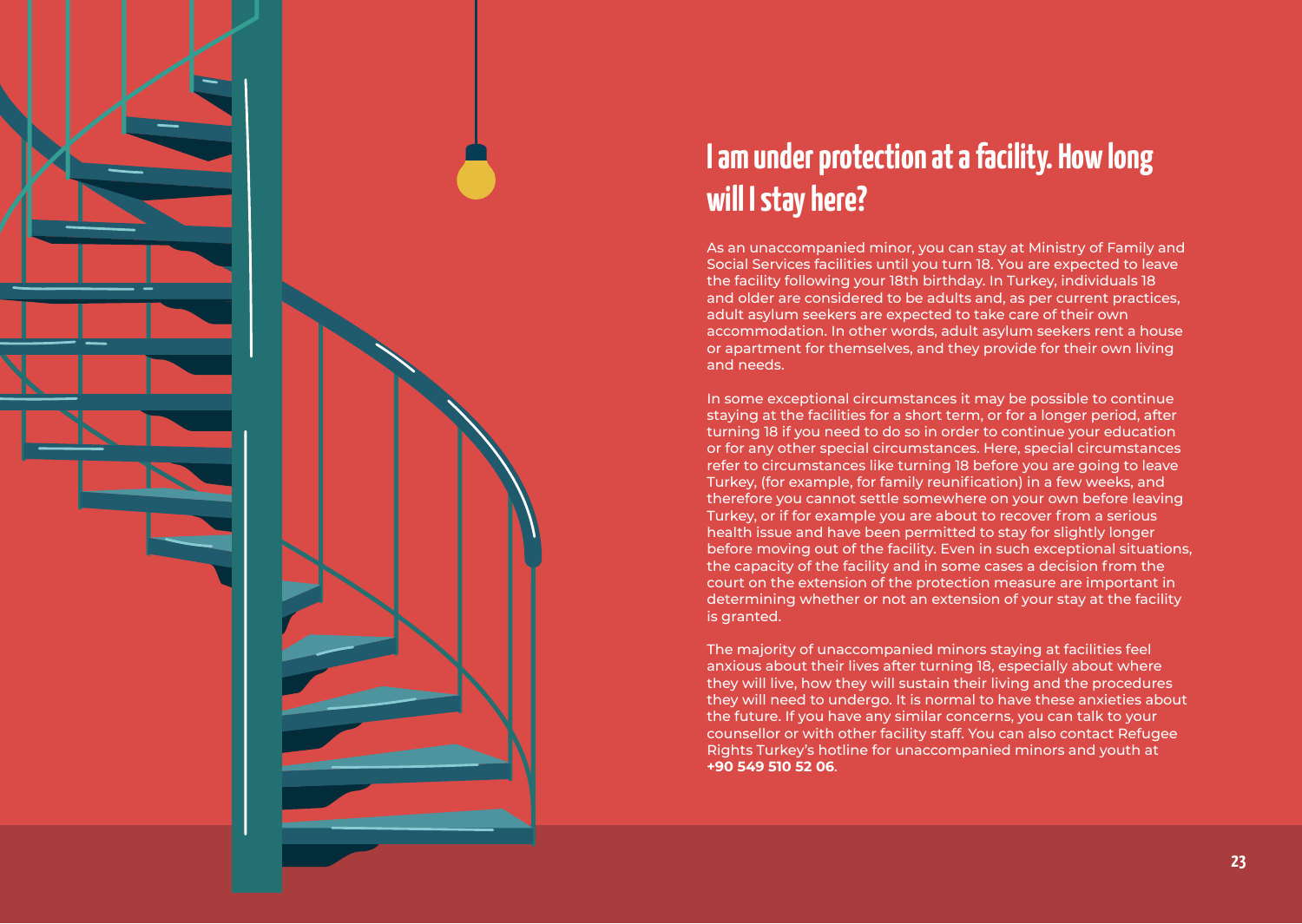

#### **Which rights and services will I benefit from while staying at the facility?**

You and other unaccompanied minors can benefit from all your rights and from all services for free while you are under institutional care.

As an unaccompanied minor, you can benefit from shelter assistance, meaning you may stay at a facility under the Ministry of Family and Social Services until you turn 18. The physical aspects of these facilities may vary: in some facilities you will share your room with other minors, while in other facilities you may have a room to yourself. Your needs are provided for in these facilities, including your food and clothing. In addition, a nurse is present at these facilities and your health problems will be closely followed and attended to. You can be accompanied to hospitals or to other health facilities in cases requiring further medical attention.

As an unaccompanied minor, it is possible to continue your education while under institutional care. You can continue formal or distance education suitable for your age and former education level, with the guidance of your counsellor at the facilities where you are staying. If you are living at a facility, you may receive a modest amount of pocket money (an allowance), which is given on a weekly or monthly basis so that you can cover some of your personal needs. Additionally, language courses, sport activities, picnics, and other social activities are organized by the facilities for the unaccompanied minors residing there.

Unaccompanied minors have some other rights as well. As an unaccompanied minor, you can apply for asylum in Turkey if you think you will not be safe in your country of origin and if you fear going back. According to Turkish laws, nobody, including children and adults, can be sent back to a place where their life will be threatened. Please see the rest of the booklet for further information on the right to apply for asylum in Turkey.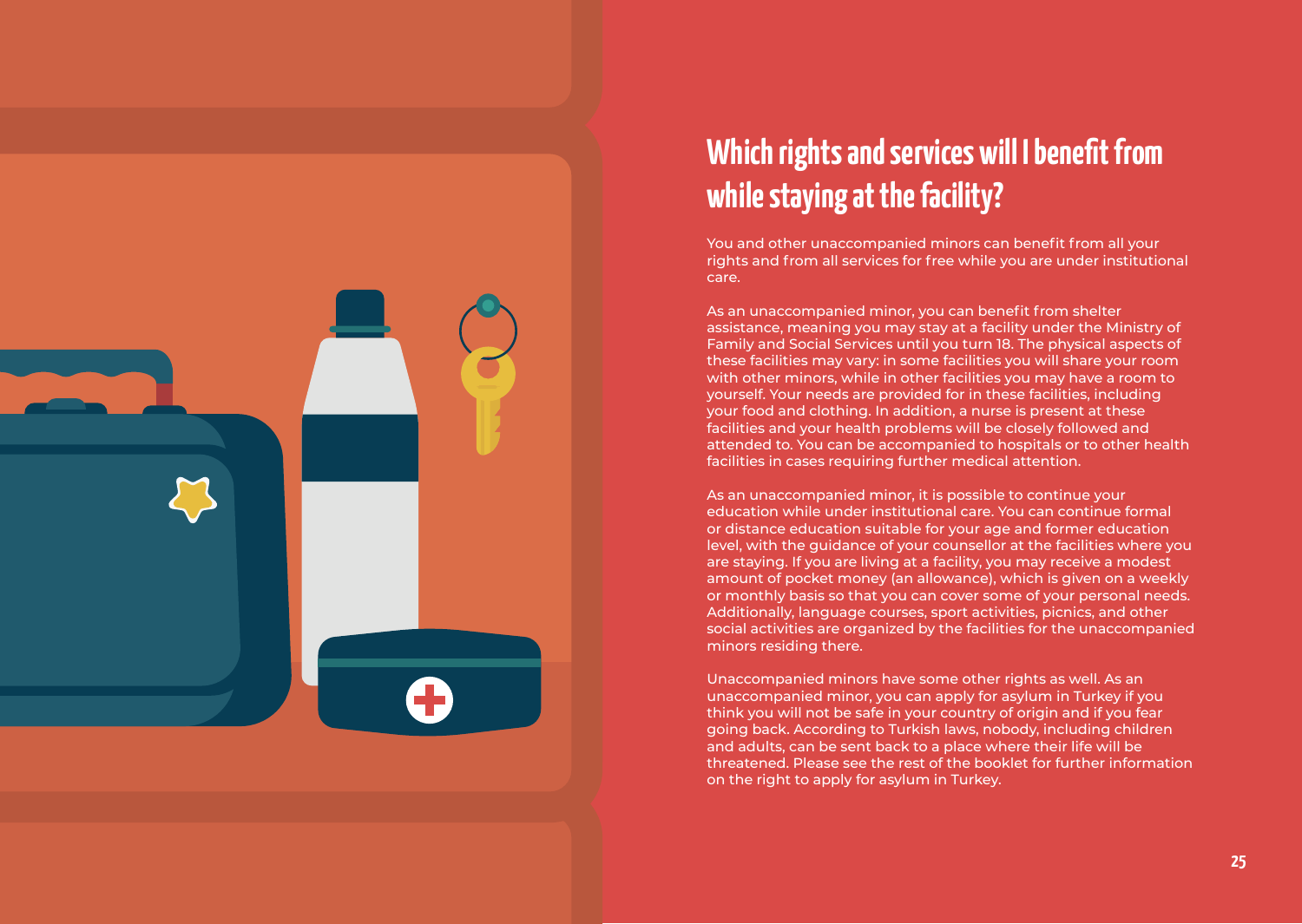| 31<br>Ť |   |
|---------|---|
|         | E |

#### **Are there certain rules I am expected to follow while staying at the facility?**

20 to 40 minors stay together at the facilities where unaccompanied minors are accommodated. There are certain facility rules that aim to make it possible for you to live together in safety and peace, and these rules may vary from facility to facility. These rules may cover regulations on entering and exiting the facility, use of common spaces, meal times, hygiene, and other subjects. A summary of these rules will be provided to you upon entering to the facility. You can also receive further information about what the rules are about specific subjects from your teachers and fellow minors staying at the facility.

It is important to emphasize that facilities where unaccompanied minors are accommodated are not meant to punish you nor to restrict your mobility; on the contrary, these are places for unaccompanied minors like yourself to live safely and where you can access your fundamental rights such as having accommodation and accessing healthcare and education. These rules are in place to help you and fellow unaccompanied minors to live together and to keep you safe.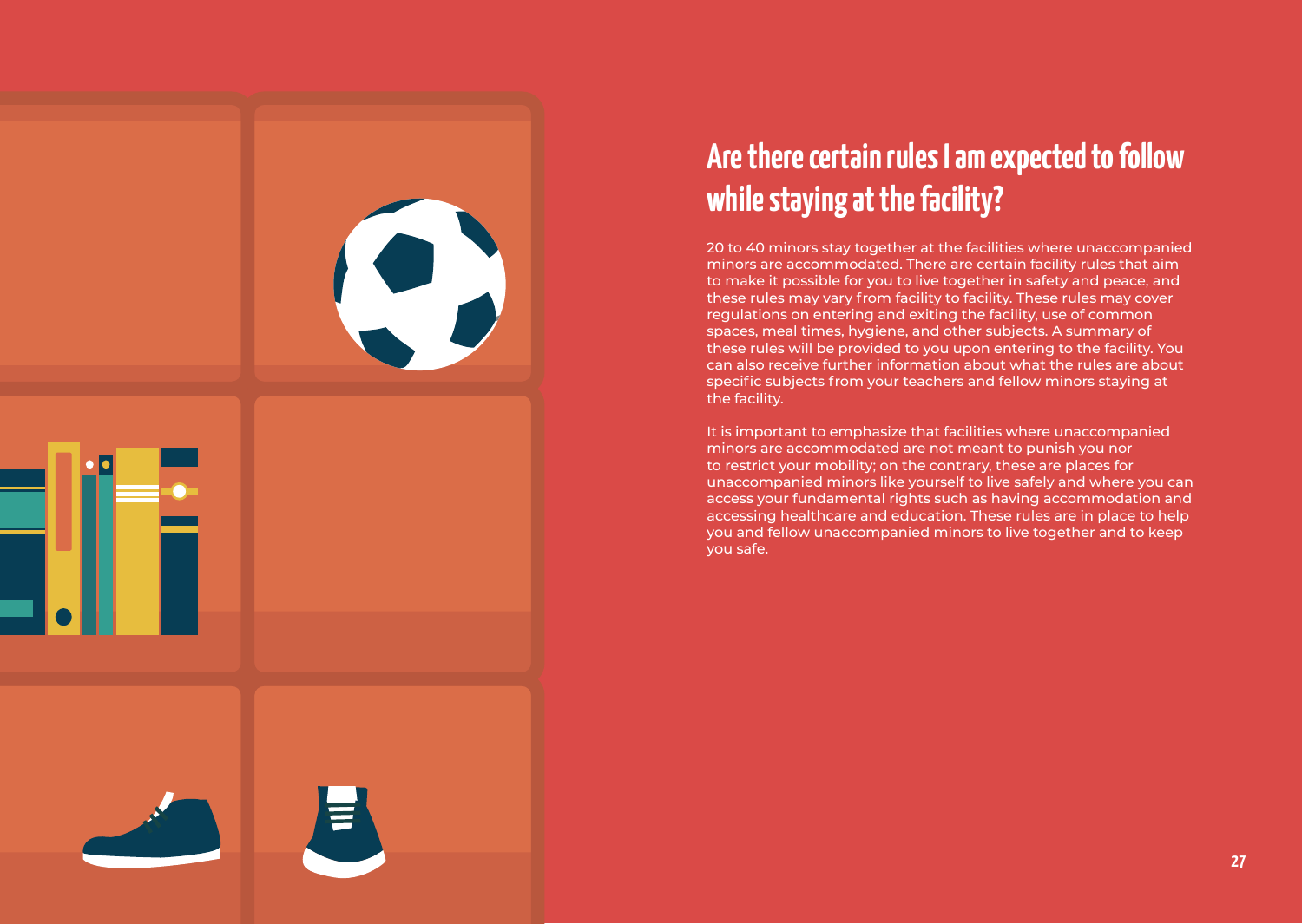

#### **I was staying at a facility but I left without permission. Is it possible for me to return?**

It is possible to return to the facilities where you were previously staying at and which you left without permission. You should go to the nearest child police station or directly to the facility you used to stay at in order to be reregistered at the facility. If your status of the unaccompanied minor has not changed, meaning if you are still under 18 years old and unaccompanied, it is possible to once again be taken under institutional care after relevant medical tests have been carried out.

It is risky to leave the facility you are living at without permission. You may encounter ill-intentioned people or may be forced to live in harsh conditions. Similarly, after leaving a facility without permission, it is not possible to continue benefitting from your rights such as education, access to healthcare, access to accommodation, food, pocket money etc. Leaving a facility without permission is therefore both dangerous and difficult. If you would like to receive further information and assistance about returning to your previous shelter, you can contact Refugee Rights Turkey's dedicated line for unaccompanied minors and ex-minors at **+90 549 510 52 06**.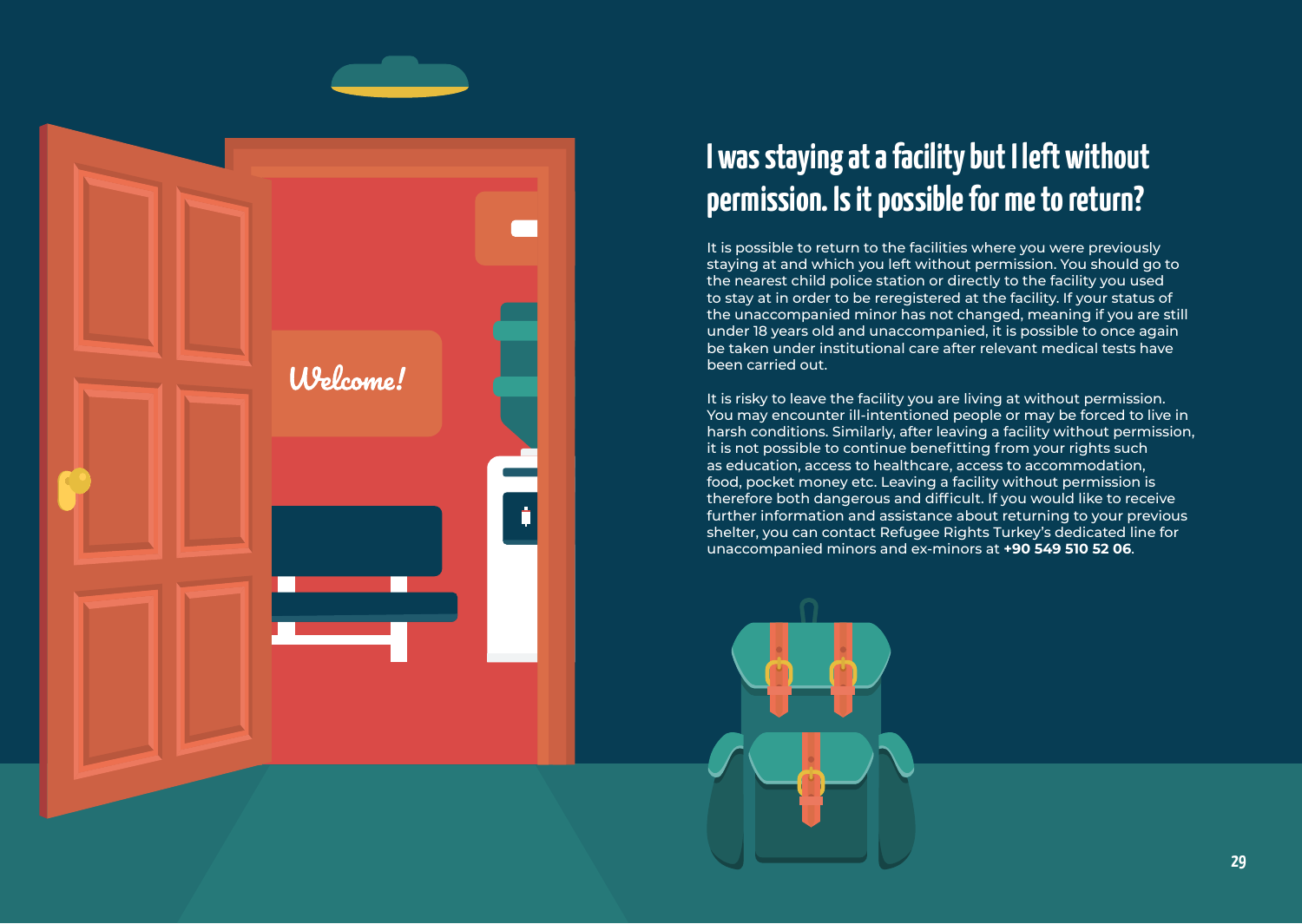

## **Am I allowed to work while staying at the facility?**

Unaccompanied minors' employment is subject to certain rules regarding both the employment of foreigners and the employment of children in Turkey.

First, with very few exceptions, it is prohibited for minors under the age of 15 to work as per relevant Turkish laws. Also, all foreigners are expected to acquire a work permit in order to be able to work legally in Turkey. It is very risky to work without a work permit in Turkey because if you face any problems or abuses while working without a permit, you may have difficulties in applying and receiving support and protection from the police or other government agencies. In addition, if you work without a work permit you may face various sanctions, including having to pay a fine.

Under current Turkish law, it is the employer who submits an application for a foreign employee's work permit. A work permit is then granted or denied by the Ministry of Labor and Social Security after assessment of the information and documents provided by the employer. If you would like to work you should first discuss this with your counsellor at the facility, because your potential employer can only submit a work permit application for you if they are permitted by the administration of the facility where you are staying. Please see additional content on Access to the Labor Market on our Information Portal for Refugees at<https://refugeerights.info>for further information on employment in Turkey.

It is not very common for unaccompanied minors under institutional care to obtain a work permit and work somewhere. Difficulties in acquiring a work permit aside, unaccompanied minors are primarily encouraged to continue their education and to access the labor market only after completing their vocational or academic education. If you have questions about accessing your right to education in Turkey, you may consult the other questions on education here, or visit the Education section of our Information Portal for Refugees in Turkey at [https://refugeerights.info.](https://refugeerights.info)

If you are enrolled at a vocational high school and a mandatory internship is part of your school curriculum, it is possible to complete your internship with coordination between your school and your shelter facility's administration.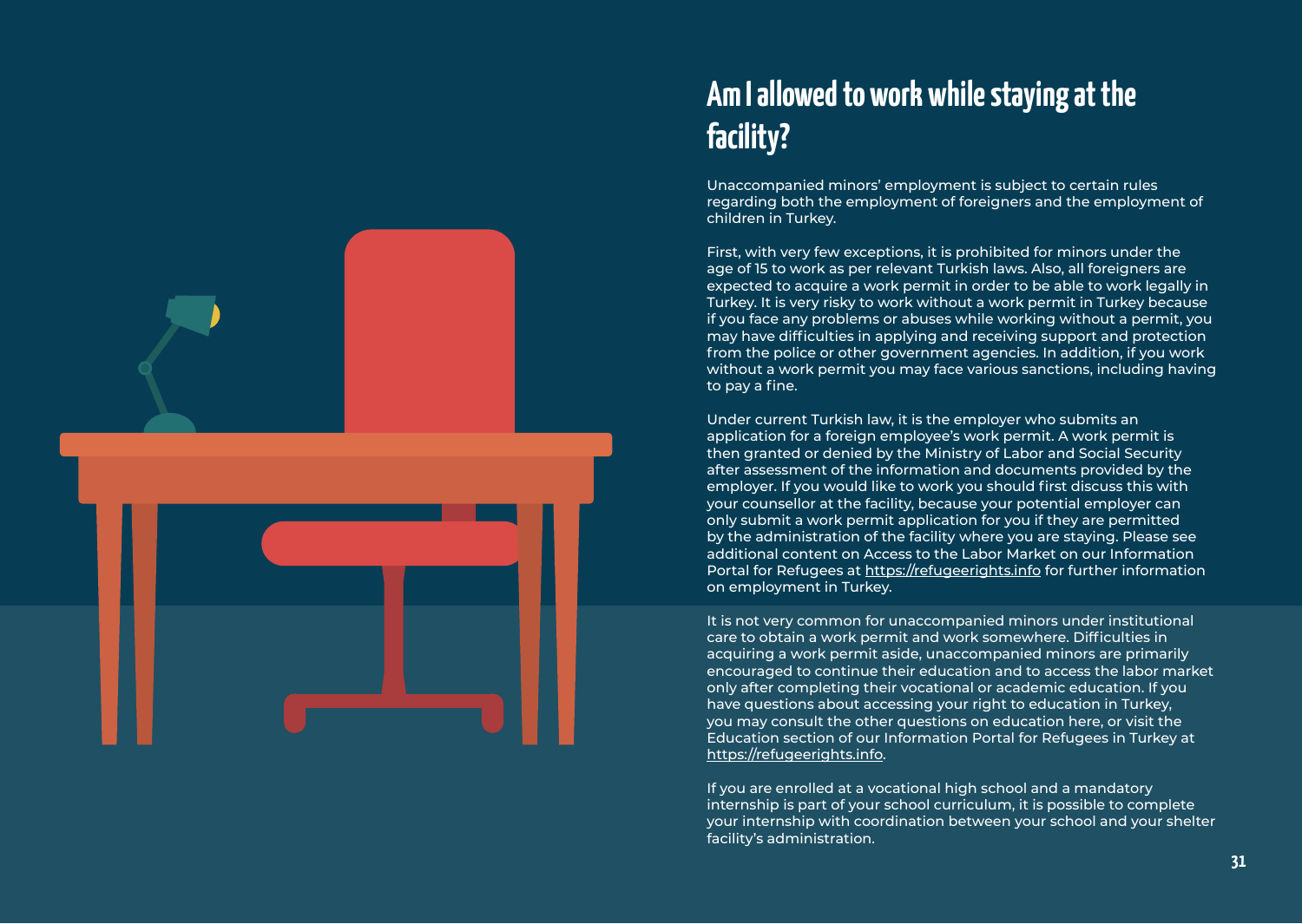

#### **I want to submit a family reunification application to be reunited with my family members living elsewhere. What do I need to do?**

Family reunification is the process of coming back together with your family members who have ended up living in different countries to live together in the same place. For family reunification to happen, the authorities of the country where your family members want to live together must give their permission and issue travel visas for those family members who are currently living outside of this country. The conditions under which family members are allowed to reunite and what documents are needed to apply for family reunification vary from country to country.

Usually, countries only allow spouses (husbands and wives) to reunite with one another, and for unaccompanied minors to reunite with their parent or parents. In some countries, it may be possible for unaccompanied minors to be reunited with their unaccompanied siblings or adult siblings, or first-degree relatives (uncles, aunts, grandmothers and grandfathers). In addition to the degree of relationship, the income and legal status of your family member or members in the destination country are also taken into consideration.

Information on family reunification can be obtained from the consulates of the destination countries, or from NGOs or lawyers informed about these procedures. You can also contact Refugee Rights Turkey to obtain information about family reunification for unaccompanied minors at **+90 549 510 52 06**.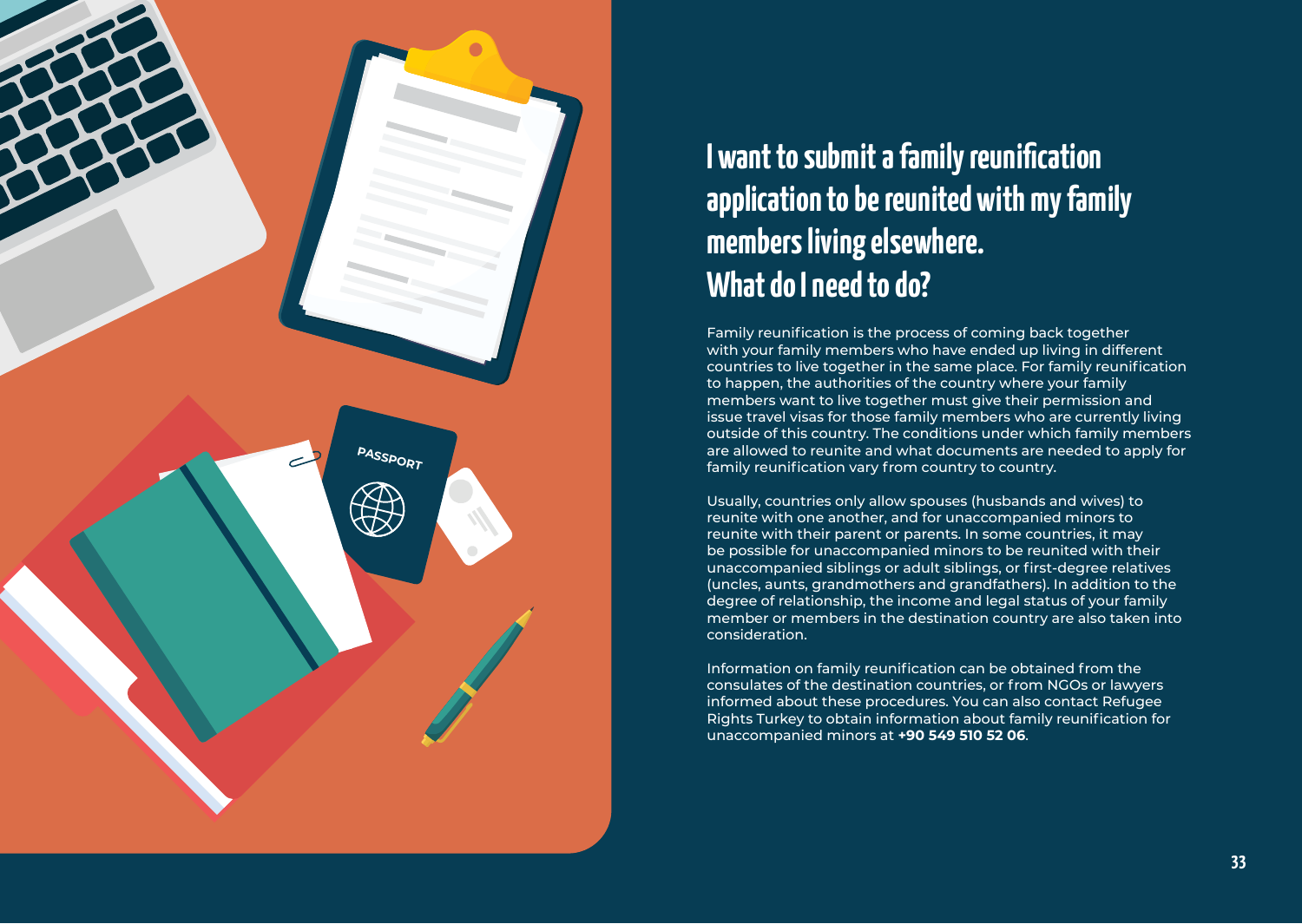

## **Can I continue my education while staying at a facility?**

Education is a fundamental right in Turkey, and anyone who wishes to continue their education may do so at any age. As an unaccompanied minor staying at a shelter facility, you can also continue your education. If you would like to continue your education, you should share this desire with your counsellor at the facility.

There are two ways to access education in Turkey: the first way is called **"formal learning"** and refers to joining courses in a classroom at a school with other students; and the second one is called **"distance learning"**, where you follow the courses yourself via an online platform and take relevant exams afterwards.

If you are ages 6-14, you should complete your elementary and secondary school education at school. If you're 15 or older, you can only complete your elementary and secondary school education via the distance education model. If you are a teenager and have completed elementary school and secondary school and are between the ages of 14-18, you can complete your high school education either formally or via the distance learning model.

The first step to continue your schooling in Turkey is to determine what grade you are in. It is helpful to provide documents that demonstrate any education that you have previously completed, especially any school records from the grade you most recently completed, to the officers working at the facility you're staying at. The Ministry of Education also carries out an examination to determine your grade level in case you cannot document your previously completed education.

In Turkey, the language of education is Turkish. If you are not yet proficient in Turkish you may be referred to special classes called **"harmonization classes"**, where you will first focus on learning the Turkish language, and can then continue to the appropriate grade after one or two semesters of Turkish language orientation.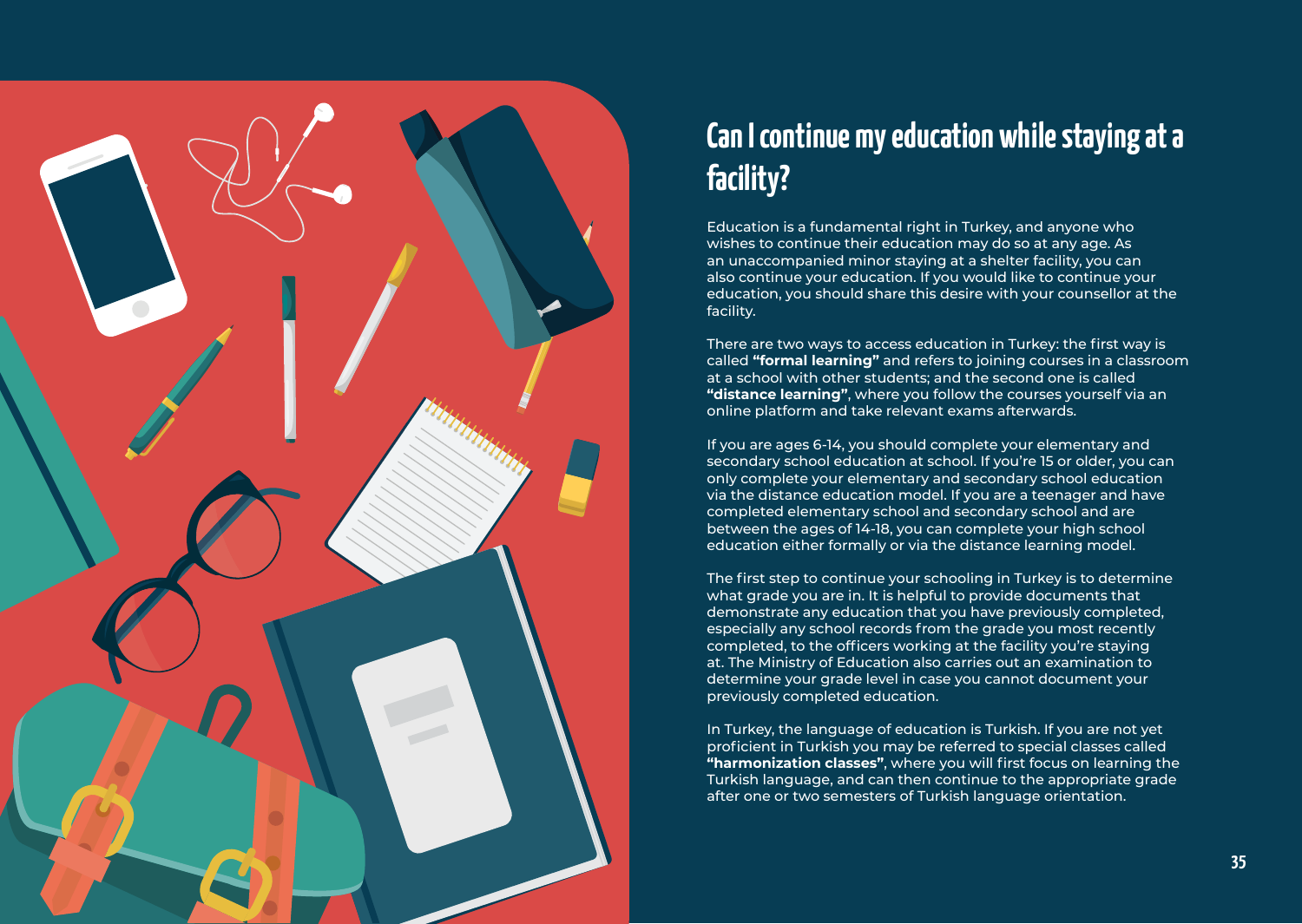

#### **Can I study at a university in Turkey?**

The first precondition for receiving a university education in Turkey is to graduate from a high school. If you have completed high school and meet other conditions for university entrance, then you can receive a university education in Turkey. One of the entrance conditions is to take the **Foreigner Student Exam (Yabancı Öğrenci Sınavı – YÖS)** and obtain a score that meets the requirements of the university you would like to attend.

For more information on accessing university education in Turkey, please see the Education section of the Information Portal for Refugees in Turkey.

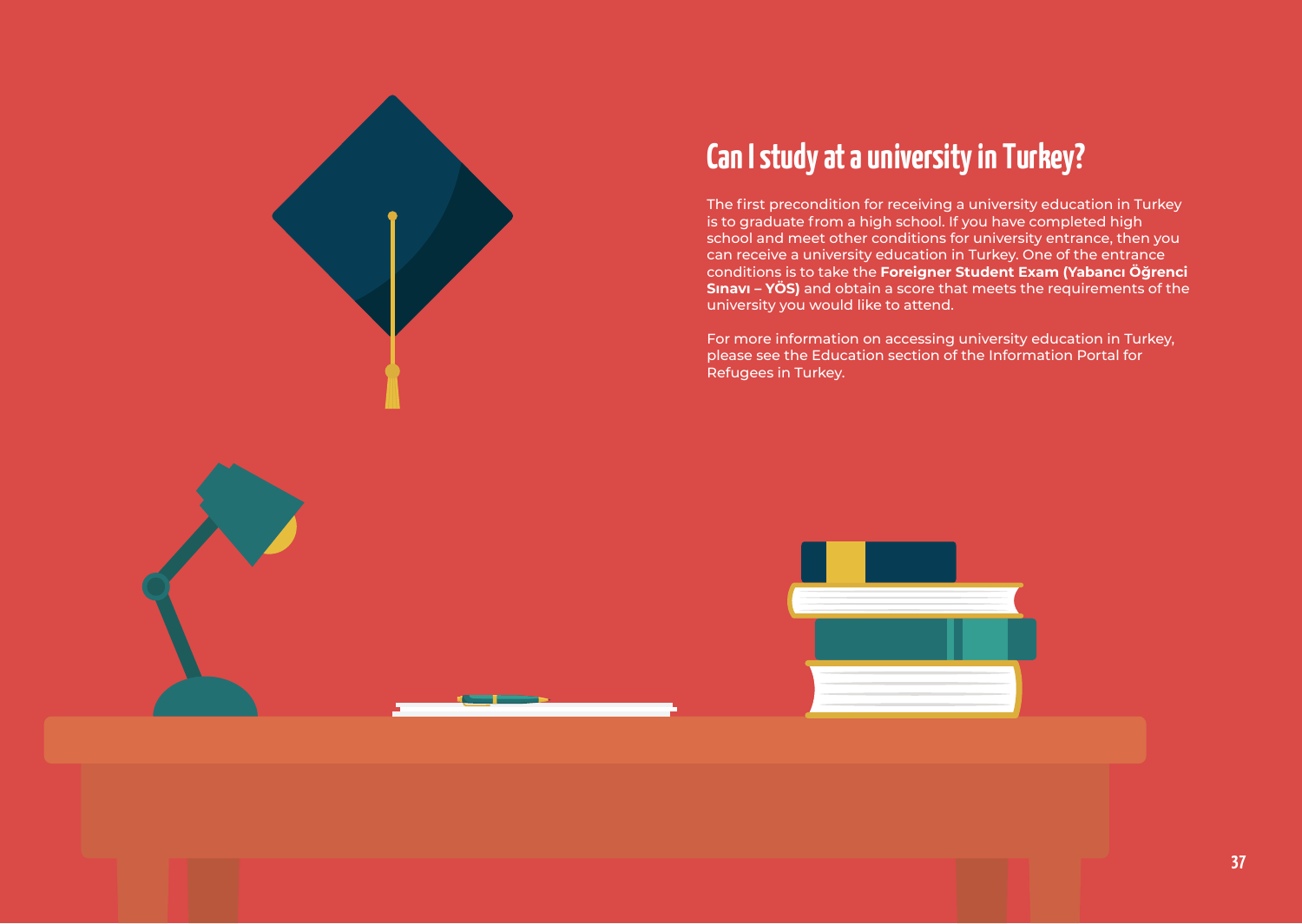

#### **I fear going back to my country of origin. Is it possible for me to seek asylum in Turkey?**

If you cannot go back to your country of origin due to war or for fear of persecution, you can share with Turkish authorities that you do not wish to go back home. This process is known as submitting an **asylum application** in Turkey. Asylum applications are submitted to the Provincial Directorate for Migration Management (in Turkish: İlçe Göç İdaresi Müdürlüğü).

The Turkish government grants **"temporary protection"** (in Turkish: Geçici Koruma) to Syrians arriving to Turkey due to the conflict that has been going on in Syria for the last decade. For this reason, Syrian nationals apply for temporary protection when applying for asylum in Turkey. If you are a Syrian unaccompanied minor, it is helpful to present your ID documents from Syria when applying for temporary protection.

Asylum applications submitted by persons arriving in Turkey from countries other than Syria are called applications for **"international protection"** (in Turkish: Uluslararası Koruma). While submitting an international protection application, you are expected to explain in detail the reasons why you cannot go back to your country of origin. If you have any, it will be helpful to share with the migration authorities any ID documents you brought with you, and to explain why you fear going back to your country of origin.

If you would like to receive information about registration procedures for temporary protection or international protection; or about procedures following registration, please contact Refugee Rights Turkey at **+90 549 510 52 06**.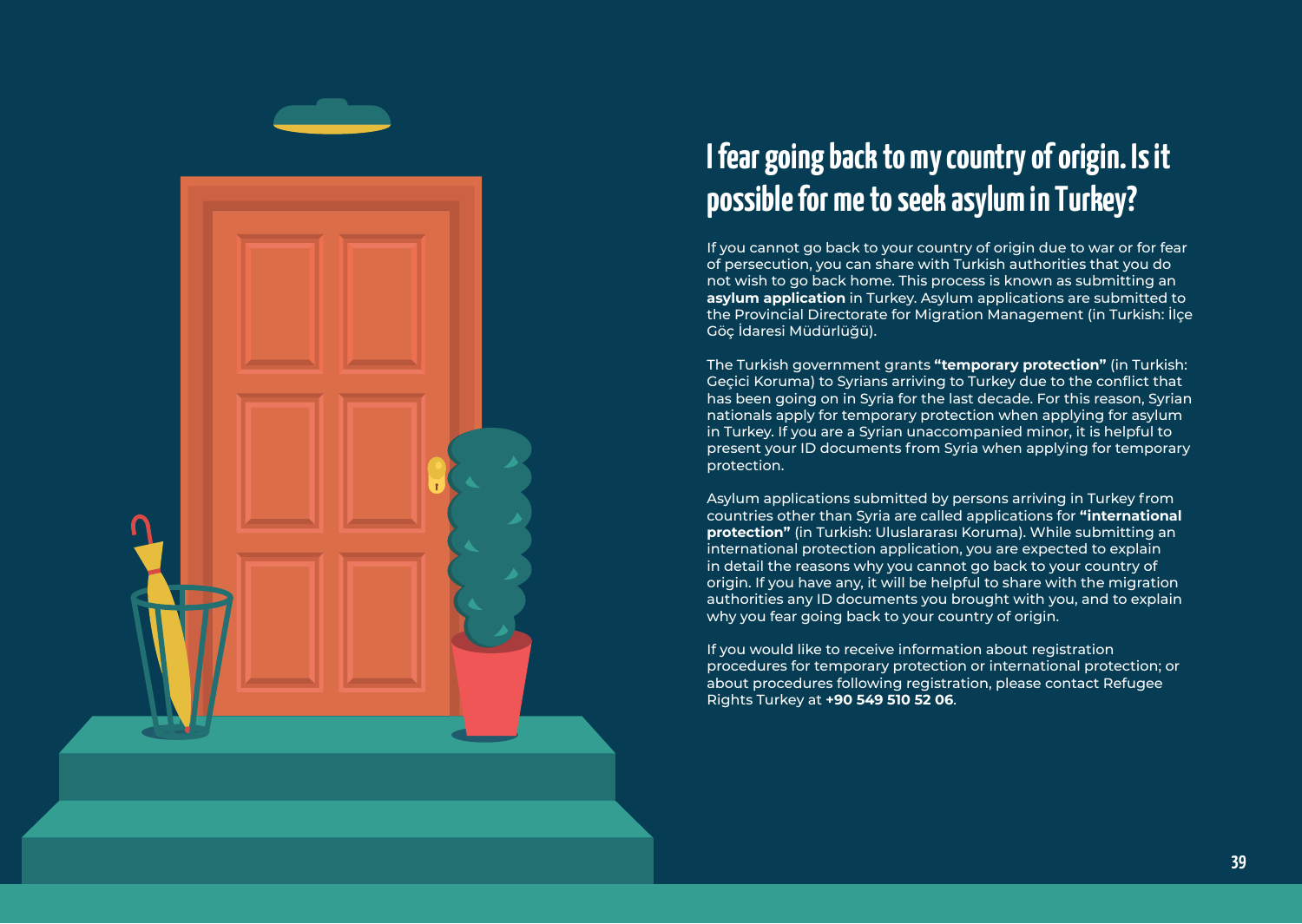

#### **What rights do protection seekers have in Turkey?**

Seeking asylum in Turkey, as explained above, means registering for temporary protection if you are a Syrian national, and registering for international protection if you are from a country other than Syria. After submitting an application for temporary protection or international protection in Turkey, you have the right to not be forcibly sent back to your country of origin (to not be deported) while your application is being reviewed and until it has been finally rejected. Therefore, it is very important if you fear going back home due to war or persecution to immediately begin asylum procedures in Turkey.

Similarly, if you register under temporary protection or international protection you have the right to stay in Turkey legally with either a temporary protection identification document or an international protection applicant document. While these documents are still valid, you can continue to stay in Turkey legally.

In addition, temporary protection and international protection status provides you with access to various other rights:

Syrians who have completed their temporary protection registration can benefit from basic rights, such as accessing education and healthcare, for free. They can also benefit from available social assistance opportunities, in accordance with existing the opportunities and priorities.

International protection applicants and status holders can benefit from healthcare for free for a period of one year, starting from the date of their registration, if they don't have the means to pay for their own healthcare. Individuals are expected to cover their own healthcare expenses after this one-year period has ended, with few exceptions. Similarly, individuals can benefit from free healthcare and from social assistance, in accordance with existing opportunities and priorities. Conditional refugee and subsidiary refugee status holders may also have access to additional rights and opportunities based on their status.

The majority of these rights (in addition to some others) are given to unaccompanied minors due to their age, rather than any other legal status. For this reason, if you are an unaccompanied minor you can benefit from many rights and services whether listed or not listed here, even if you have not registered under a protection regime.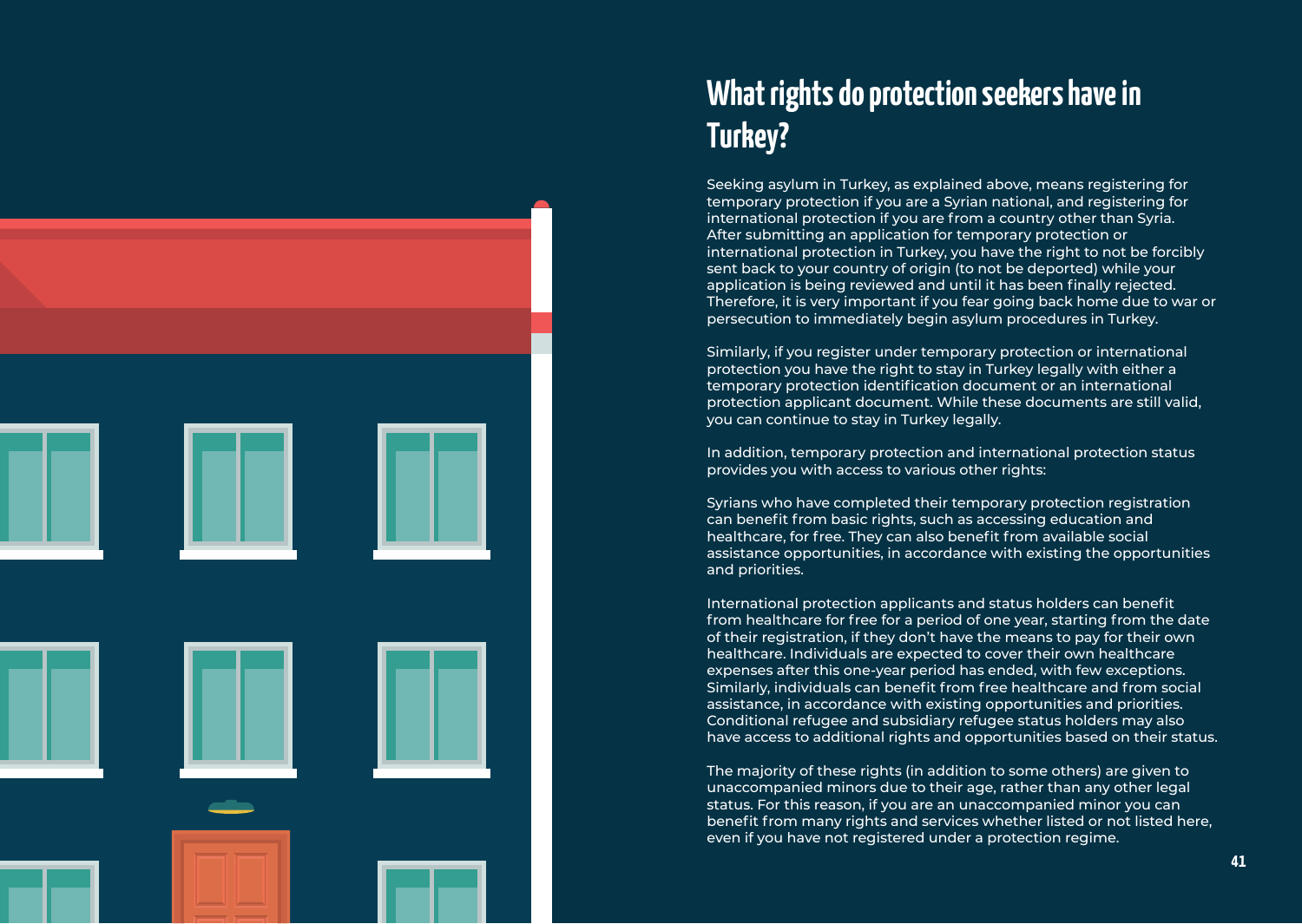

#### **What happens if I submit my asylum application after I turn 18?**

It is possible to complete temporary protection or international protection registration procedures after you have left institutional care. In fact, in some situations, Provincial Directorates for Migration Management may request that your registration procedures and status determination interview be completed after you turn 18, considering that as a child, you may find it difficult to express your fear of return to your country of origin.

If you are an ex-minor (if you recently turned 18) and cannot go back your country of origin due to fear of war and persecution and, as a result, would like to apply for temporary protection or international protection, it is very important that you do so as soon as possible. This is because the process of applying for protection in Turkey legalizes your stay in Turkey. In other words, any time spent in Turkey after leaving the facility and before completing your registration puts you at risk of being considered to be staying in Turkey irregularly.

If you are an unaccompanied minor and are about to turn 18 and leave a facility, you should be informed about the procedures that you need to be aware of upon turning 18; specifically, regarding your life after leaving institutional care and the rights and obligations you have as an ex-minor. You may find more information about life after leaving institutional care further in this booklet.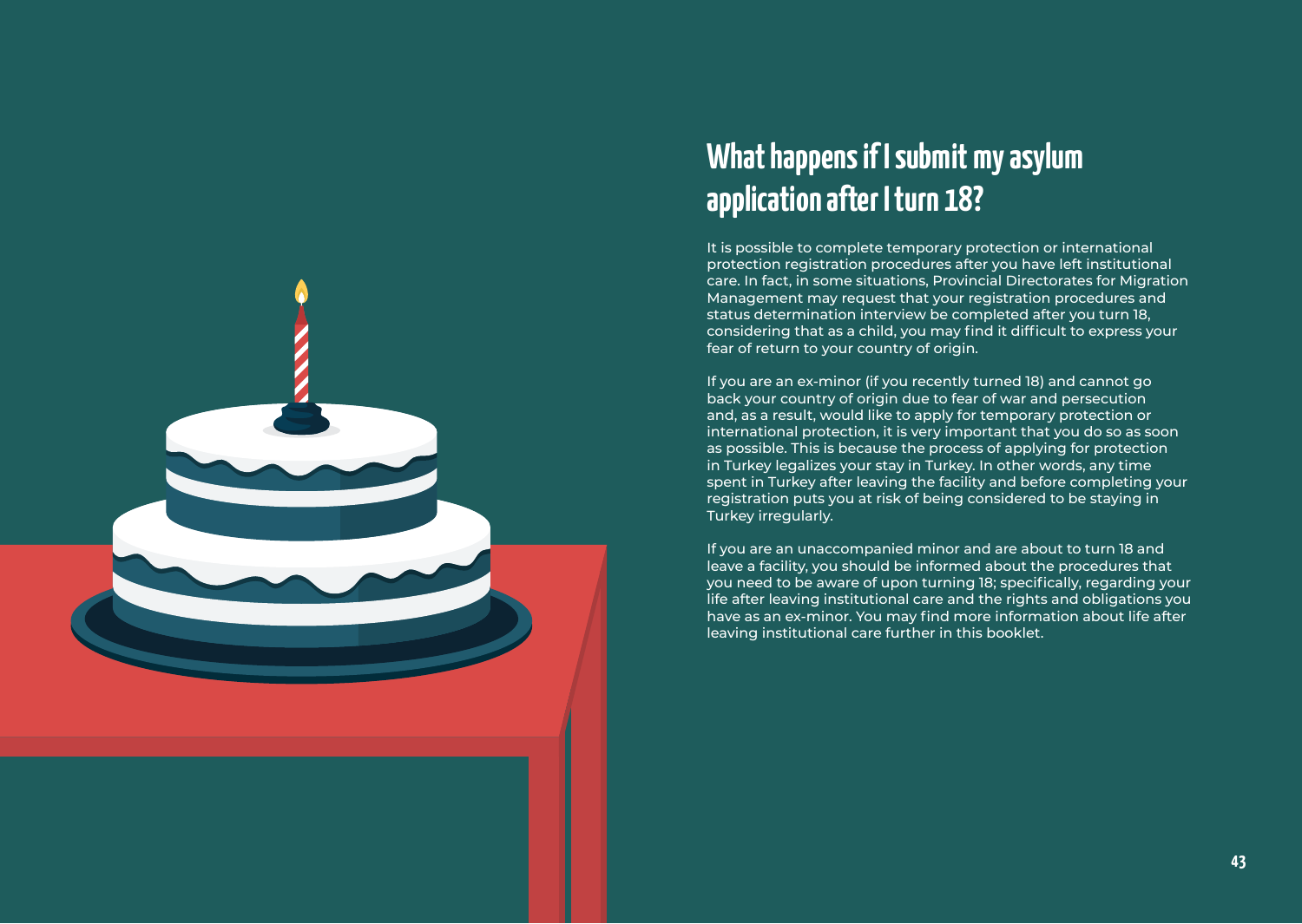

#### **I am about to turn 18. What should I expect about post-18 life?**

It is very critical to be informed about life after turning 18, especially in the lead up to your 18th birthday, at which time you will be expected to leave the facility. You can receive more information on this subject primarily by speaking with your counsellor at the facility where you are staying. You can also consult our hotline for unaccompanied minors, available at **+90 549 510 52 06**.

One of the most urgent and important issues concerning life after turning 18 is the question of your accommodation or housing. In Turkey, adult asylum seekers and migrants are expected to take care of their own accommodation needs. As an ex-minor leaving institutional care, you are expected to rent a house or apartment in the city where you are already registered or where you will be able to register for temporary protection or international protection. If you haven't yet registered for temporary protection or international protection, you can receive information on where you can go to complete your registration from your counsellor at the facility where you are staying, and from the Provincial Directorate of Migration Management in your city. As mentioned above, completing temporary protection or international protection registration is a precondition for your legal stay and for access to your rights and services in Turkey.

It is very costly to rent a house, buy furniture and cover various household expenses after leaving a facility. For this reason, ex-minors who will leave a facility around the same time often choose to rent a house together and share their expenses. There are some cash assistance opportunities for ex-minors leaving facilities, especially for those who are continuing their education in Turkey. Please contact Refugee Rights Turkey for more information on current opportunities.

As an ex-minor, you will be expected to assume responsibility for all official procedures affecting you, as well as for your personal life after leaving the facility. Accordingly, you should follow up on all of your administrative obligations yourself, including completing your registration with the Provincial Directorate for Migration Management, living in your city of registration, and reporting regularly for signature duty if you are asked to. You should follow up on your access to education and healthcare. You can always contact Refugee Rights Turkey for information and advice on migration and asylum procedures, as well as access to other rights in Turkey.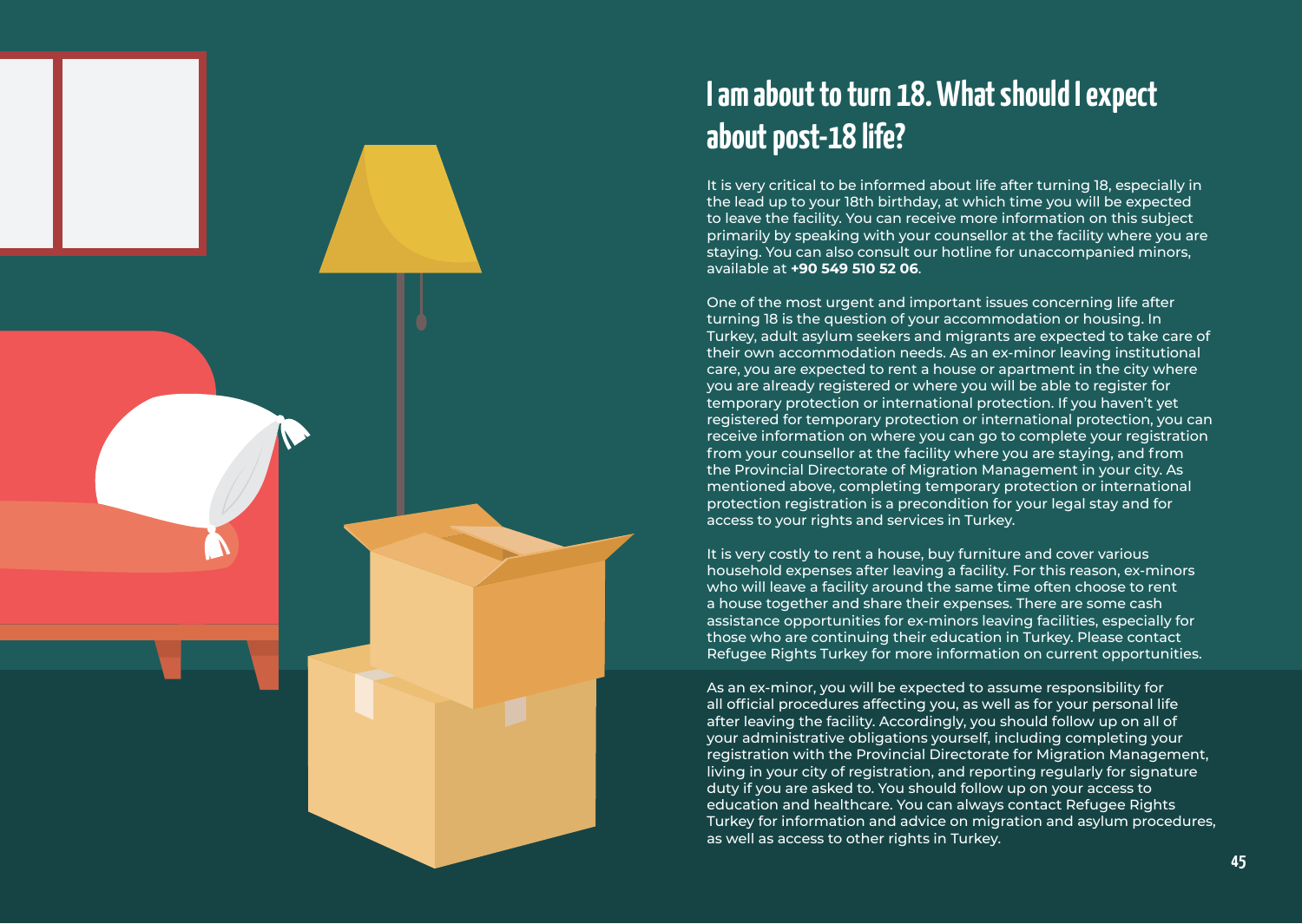#### **Is it possible for me to register with the United Nations Refugee Agency (UNHCR)? Should I get registered with them?**

The United Nations High Commissioner for Refugees (UNHCR) ended registration and status determination procedures of persons seeking asylum in Turkey as of September 10th, 2018. If you are a Syrian national and would like to register under temporary protection, or if you are from another country and would like to apply for international protection in Turkey, you should approach the Provincial Directorate for Migration Management in the province where you are living to apply for protection.

#### **What does RRT do? What kind of assistance can I get from Refugee Rights Turkey as an unaccompanied minor?**

Refugee Rights Turkey (RRT) is a non-governmental organization headquartered in Istanbul. RRT is independent from governmental and UN agencies. RRT provides free-of-charge information, advice and support for foreigners, regardless of age and nationality, on asylum procedures in Turkey. Accordingly, RRT provides information, advice, and support about registration and the subsequent procedures for temporary protection and international protection, as well as on deportation, administrative detention and access to other rights.

Refugee Rights Turkey treats all information and documents shared by its beneficiaries as strictly confidential. Information and documents shared by beneficiaries are not shared with third persons or other institutions without the open consent and acknowledgement of the beneficiaries themselves.

Refugee Rights Turkey offers additional services for minors and ex-minors. If you are an unaccompanied minor or ex-minor, you can contact RRT's dedicated hotline, which is accessible at **+90 549 510 52 06**, between 10 am and 5 pm. It is possible to access the line in Turkish, English, French and Arabic.

RRT assists unaccompanied minors with regards to their identification as unaccompanied minors and placement at suitable facilities, including accompanying them throughout these procedures. RRT additionally supports unaccompanied minors on their family reunification requests where their family member or members are living in third countries. If you are an unaccompanied minors or ex-minor, you can contact RRT regarding your registration procedures, as well as with questions about accessing your rights in Turkey.